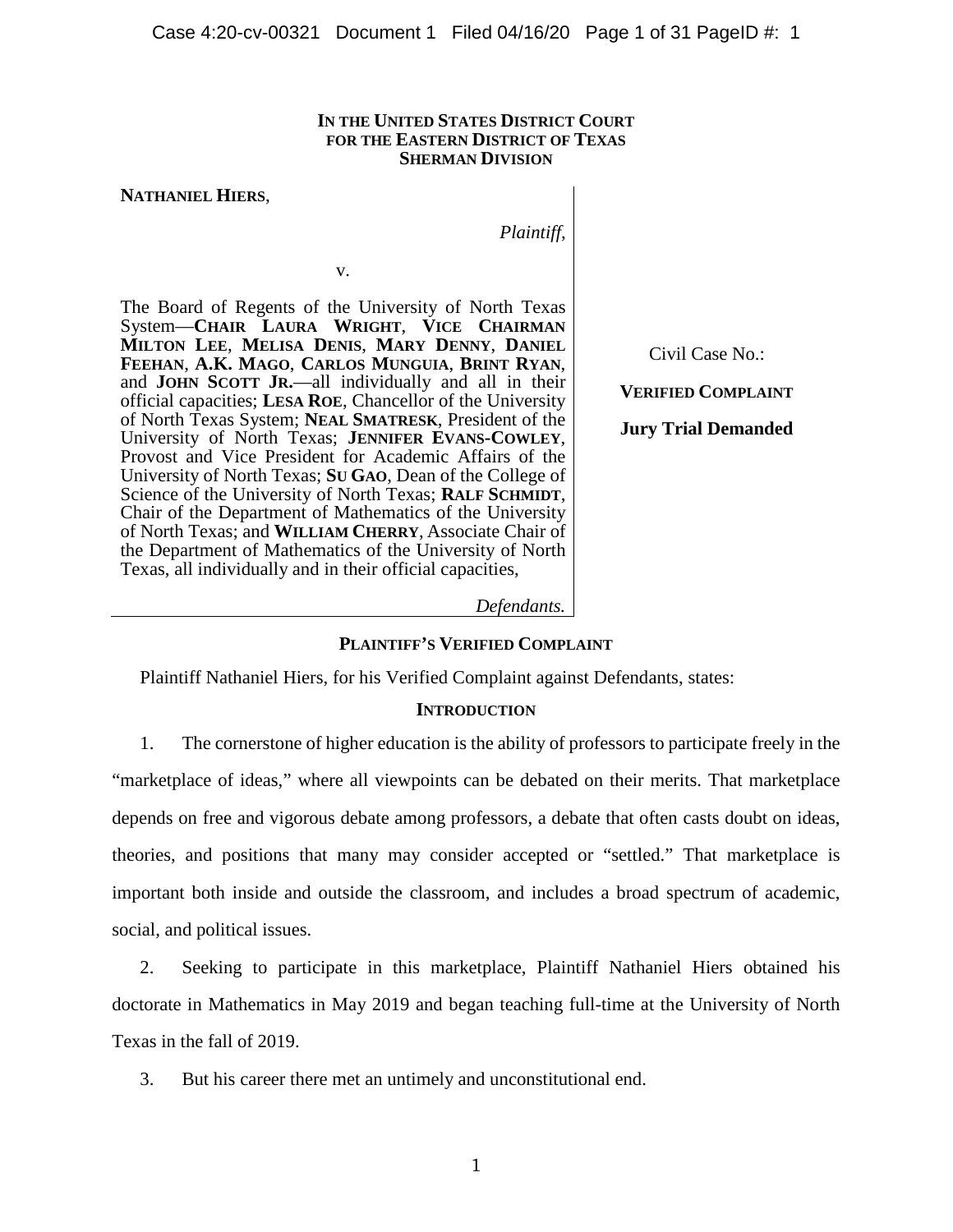## Case 4:20-cv-00321 Document 1 Filed 04/16/20 Page 2 of 31 PageID #: 2

4. In November 2019, someone anonymously left a stack of fliers warning about "microaggressions" in the mathematics department's faculty lounge.

5. In the lounge, professors discuss all manner of topics and issues, often with a heavy dose of banter. In that manner, Dr. Hiers looked at the fliers, disagreed with what was said, and jokingly wrote on the chalkboard, "Don't leave garbage lying around," with an arrow pointing to the fliers.

6. Rather than allow faculty members to engage each other like they do on any other issue, the new head of the mathematics department, Defendant Ralf Schmidt, scolded Dr. Hiers, saying that criticizing the papers was "stupid" and "cowardly."

7. The next week, Defendant Schmidt fired Dr. Hiers without notice by cancelling a contract for Dr. Hiers to teach in the spring.

8. When Dr. Hiers asked for a reason, Defendant Schmidt gave several, all related to Dr. Hiers' critique of "microaggressions." He said it was because Dr. Hiers refused to recant his beliefs, because he would not attend additional diversity training, and because "[his] actions and response are not compatible with the values of this department."

9. Defendant Schmidt took this retaliatory action, which all other Defendants ratified, to ensure that neither Dr. Hiers nor anyone else dares to express viewpoints on "microaggressions," or other topics, that Defendants find objectionable.

10. By retaliating against Dr. Hiers for exercising his First Amendment rights, Defendants violated his First Amendment right to free speech, placed unconstitutional conditions on Dr. Hiers' employment, deprived him of due process and equal protection of law, and breached its contract with him.

## **JURISDICTION & VENUE**

11. This is a civil rights action that raises federal questions under the United States Constitution, particularly the First and Fourteenth Amendments, and the Civil Rights Act of 1871, 42 U.S.C. § 1983.

12. This Court has original jurisdiction over these federal claims under 28 U.S.C. §§ 1331 and 1343, and supplemental jurisdiction over state claims under 28 U.S.C. § 1367.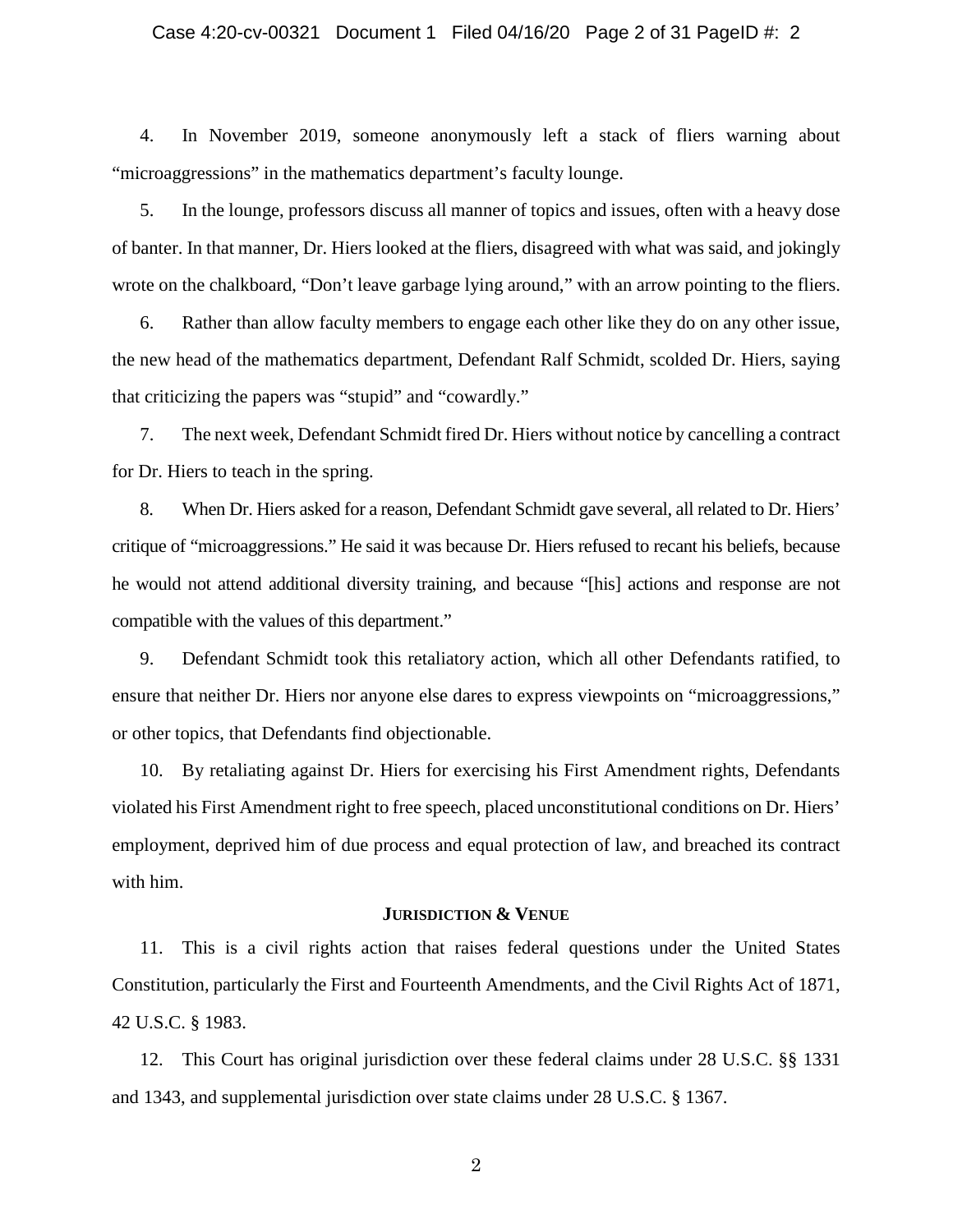13. This Court can award the requested damages pursuant to 28 U.S.C. § 1343; the requested declaratory relief under 28 U.S.C. §§ 2201–02; the requested injunctive relief under 28 U.S.C. § 1343 and Fed. R. Civ. P. 65; and costs and attorneys' fees under 42 U.S.C. § 1988.

14. Venue is proper in this District and this Division under 28 U.S.C. § 1391(b) because Defendants reside in this district and because all the acts described in this Complaint occurred in this District and this Division.

## **PLAINTIFF**

15. Plaintiff Nathaniel Hiers is a resident of Texas and a former professor at the University of North Texas Mathematics Department.

## **DEFENDANTS**

16. Defendants Laura Wright, Milton Lee, Melisa Denis, Mary Denny, Daniel Feehan, A.K. Mago, Carlos Munguia, Brint Ryan, and John Scott Jr. (collectively, the "Board Defendants"), are and were at all times relevant to this Complaint, members of the Board of Regents of the University of North Texas System ("University System"), a public university organized and existing under the laws of Texas.

17. The University System comprises the University of North Texas Health Science Center at Fort Worth, a smaller University of North Texas at Dallas campus, and its "flagship" institution, the University of North Texas at Denton ("University").

18. The Board Defendants are responsible for adopting the Board of Regents Rules, which govern all institutions in the University System. A true, accurate, and complete copy of excerpts from the Board of Regents Rules is attached as Exhibit 1.

19. The Board Defendants are responsible for "[t]he organization, control, and management of the University of North Texas System and each component institution of the system." TEX. EDUC. CODE § 105.051; Ex. 1 at 1.

20. The Board has the power to "employ and discharge personnel, including faculty" and to review, modify, or overturn an employment decision made by faculty and other University employees. TEX. EDUC. CODE § 105.101(b)(3); Ex. 1 at 1, Regents Rule  $03.801(2)$ (c).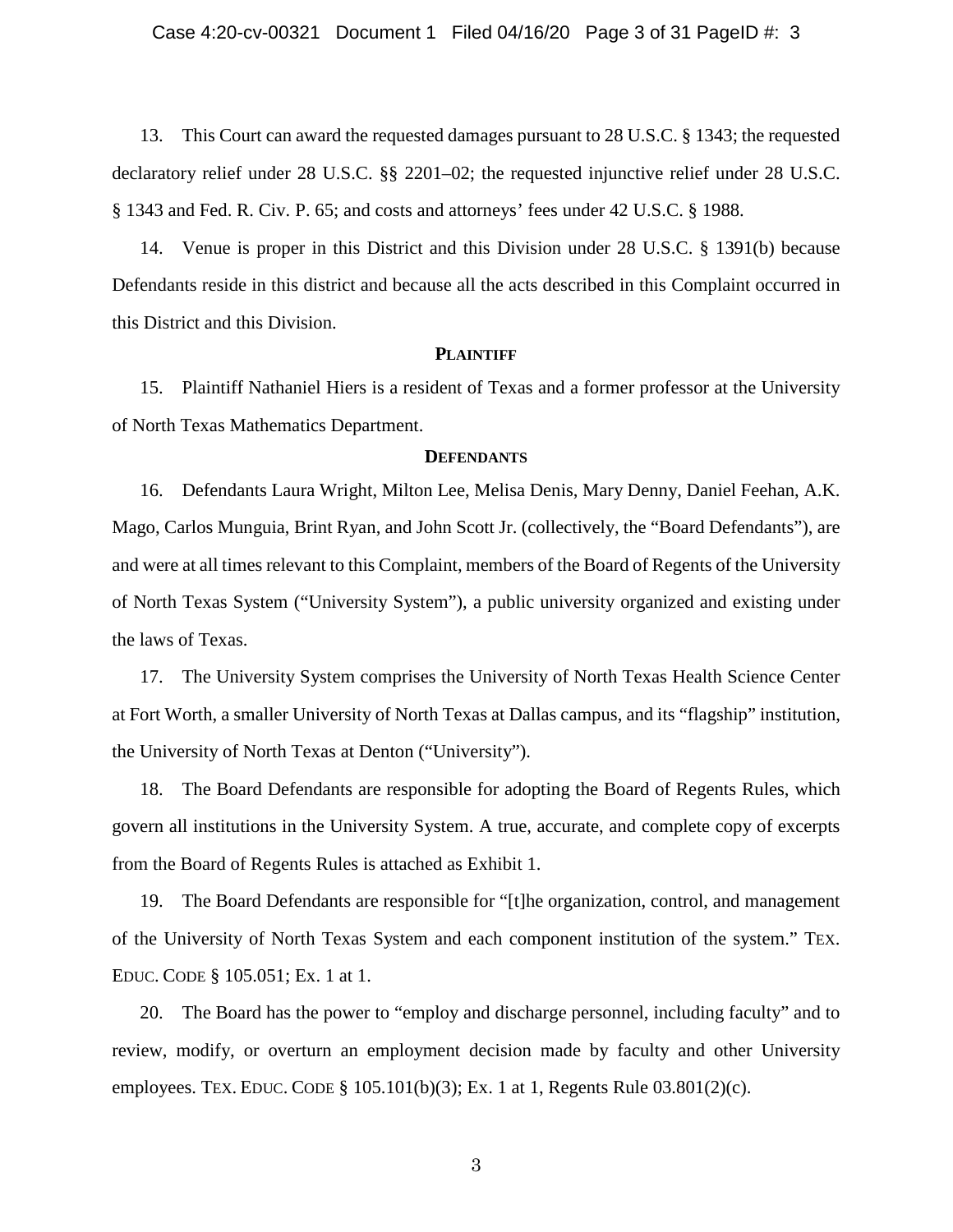## Case 4:20-cv-00321 Document 1 Filed 04/16/20 Page 4 of 31 PageID #: 4

21. The Board has the power to "adopt rules and policies" to exercise those powers, and it has the authority to delegate those duties to other University System officials. TEX. EDUC. CODE § 105.101(b)(4), (8); Ex. 1 at 1–2, Regents Rule 03.801(2)(d), (h).

22. Each Board Defendant is responsible for enacting, amending, and repealing the Board of Regents' Rules.

23. Defendant Lesa Roe is, and was at all relevant times, the Chancellor of the University System, of which the University of North Texas at Denton is a part.

24. The Board Defendants have delegated to Defendant Roe "direct responsibility for all aspects of the System's operations." Ex. 1 at 5, Regents Rule 04.101.

25. Defendant Roe's responsibilities include general oversight of all University System faculty and other employees.

26. Defendant Neal Smatresk is, and was at all relevant times, the President of University of North Texas at Denton.

27. The Board Defendants have delegated to Defendant Smatresk the power to exercise discretionary authority and perform duties vested in the Board Defendants related to the operation, control, and management of the University. Ex. 1 at 3, Regents Rule 03.803(2).

28. Defendant Smatresk's responsibilities includes the authority to "develop procedures and standards for personnel administration . . . and conditions of employment in conformity with the law." Ex. 1 at 8–9, Regents Rule 04.302(4).

29. Defendant Smatresk also has "the authority to appoint, evaluate, promote, transfer, and terminate the Institution's employees in accordance with Institution policies," including the power to review, approve, or reject those same types of actions made by other University officials. Ex. 1 at 3, Regents Rule 03.803(2); *see also* Ex. 1 at 15, Regents Rule 03.909(2)(a).

30. Defendant Smatresk has the authority to delegate these authorities among subordinates.

31. Defendant Jennifer Evans-Cowley is, and was at all relevant times, the Provost and Vice President for Academic Affairs at the University.

32. Defendant Evans-Cowley oversees all of the University's academic programs, including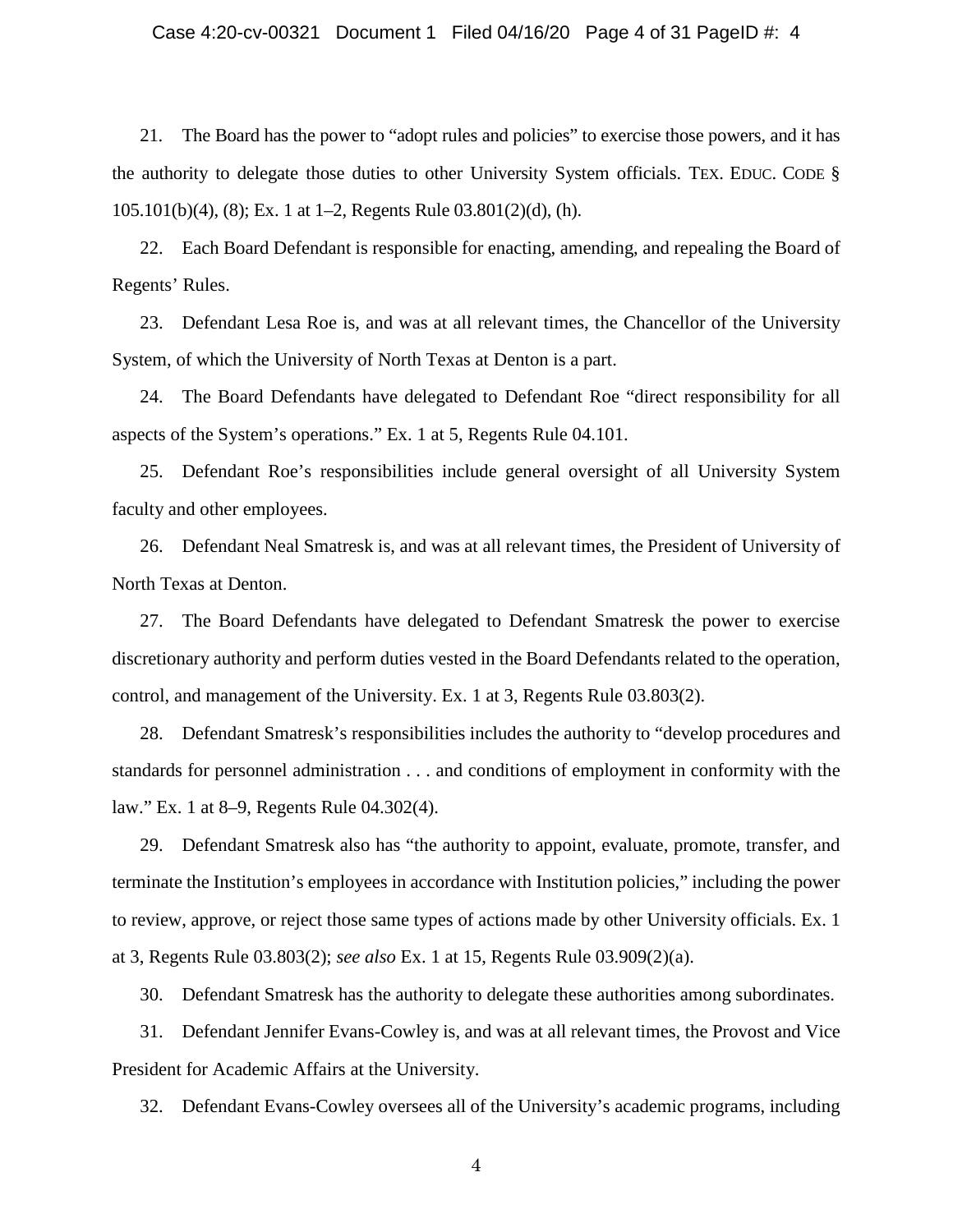its College of Science, which in turn oversees the mathematics department.

33. Defendant Evans-Cowley has the authority to oversee and control University faculty, including the authority to authorize, execute, and implement policies governing University faculty.

34. Defendant Su Gao is, and was at all relevant times, the Dean of the College of Science at the University. Defendant Gao oversees all faculty in the University's College of Science, including those in the mathematics department.

35. The Board Defendants and Defendants Roe, Smatresk, Evans-Cowley, and Gao are and were aware of the retaliatory and unconstitutional actions taken against Dr. Hiers and did not instruct University personnel, including the other Defendants, to change or reverse those actions to comply with constitutional mandates.

36. The Board Defendants and Defendants Roe, Smatresk, Evans-Cowley, and Gao, independently and in consultation with each other, are responsible for the retaliatory and unconstitutional actions taken against Dr. Hiers.

37. The Board Defendants and Defendants Roe, Smatresk, Evans-Cowley, and Gao, independently and in consultation with each other, participated in the retaliatory and unconstitutional firing of Dr. Hiers challenged here.

38. Defendant Ralf Schmidt is, and has been since July 2019, the Chair of the Department of Mathematics for the University's College of Science.

39. Defendant Schmidt oversees and manages all faculty in the mathematics department.

40. Defendant Schmidt's duties included overseeing Dr. Hiers when he taught in the University's mathematics department in the Fall of 2019.

41. Defendant Schmidt oversees hiring, firing, renewal contracts, and other contracts for faculty in the mathematics department.

42. Defendant Schmidt has the authority to investigate, recommend disciplinary actions, and impose disciplinary actions on faculty in the mathematics department.

43. Defendant William Cherry is, and has been since July 2019, the Associate Department Chair of the Department of Mathematics for the University's College of Science.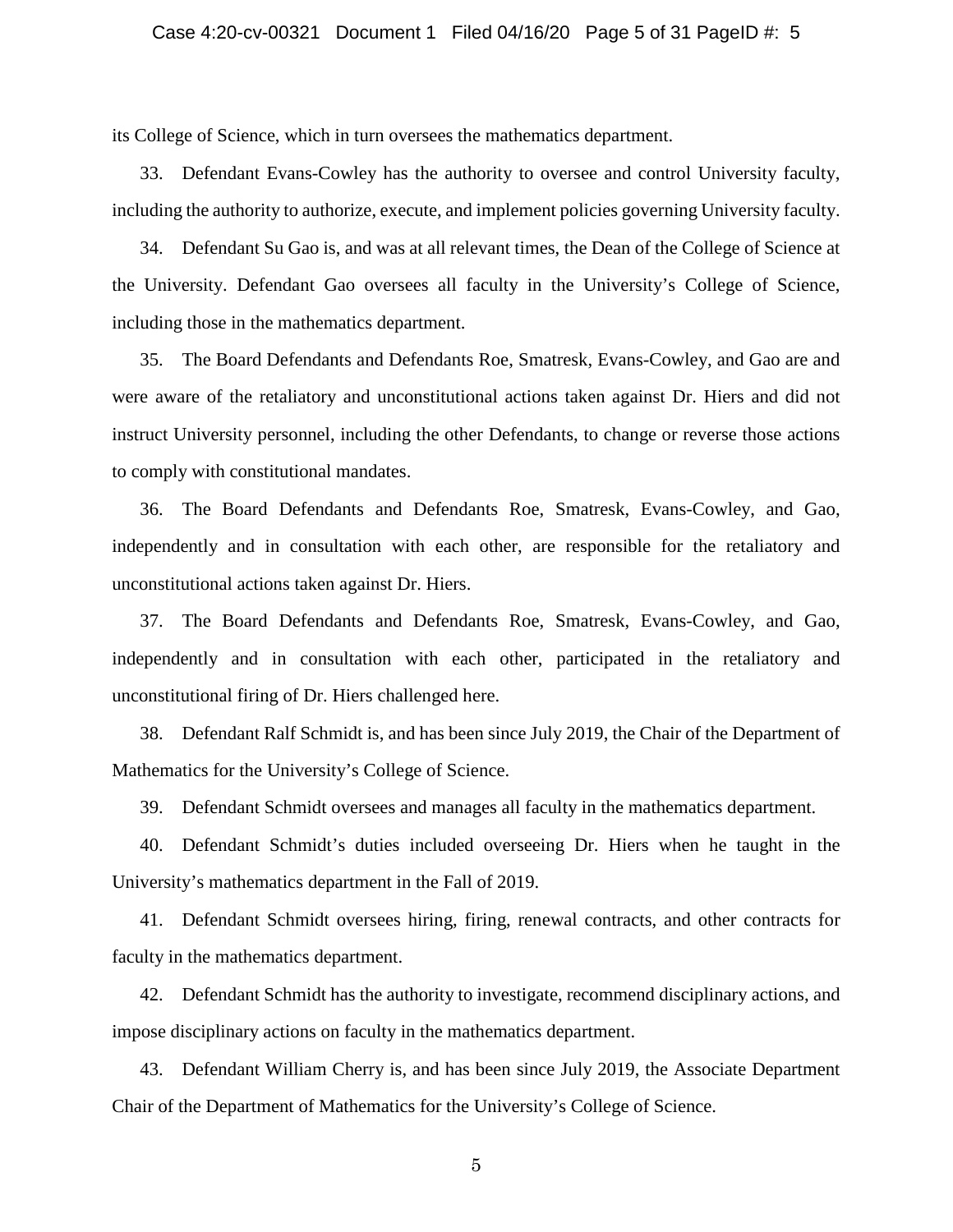## Case 4:20-cv-00321 Document 1 Filed 04/16/20 Page 6 of 31 PageID #: 6

44. Defendant Cherry also assigns faculty to teach mathematics department courses and handles other aspects of scheduling all mathematics department courses.

45. Defendant Cherry's duties included hiring Dr. Hiers, offering him classes to teach, and overseeing Dr. Hiers' teaching in the Fall of 2019.

46. Defendant Cherry has the authority to investigate, recommend disciplinary actions, and impose disciplinary actions on faculty in the mathematics department.

47. Defendants Schmidt and Cherry are responsible for discriminating and retaliating against Dr. Hiers because Dr. Hiers engaged in protected speech and because of Dr. Hiers' viewpoint.

48. Each and every Defendant is sued in his or her individual and official capacities.

### **FACTUAL BACKGROUND**

## **I. Defendants' Unconstitutional Faculty Restrictions**

49. Defendants' unconstitutional faculty restrictions include two sets of policies, portions of which Dr. Hiers challenges as-applied: (1) Defendants' unrestricted authority to punish faculty; and (2) Defendants' *Faculty Misconduct and Discipline Policy*.

## **A. Defendants' Unrestricted Authority to Punish Faculty**

50. The Board Defendants are ultimately responsible for "[t]he organization, control, and management of the University of North Texas System and each component institution of the system." TEX. EDUC. CODE § 105.051; Ex. 1 at 1.

51. Defendants Roe and Smatresk have general oversight of all University faculty and other employees at the main campus. *See supra* ¶¶ 23–30.

52. Defendant Smatresk has the authority to delegate this authority among subordinates. *See supra* ¶ 30.

53. On information and belief, Defendant Smatresk has delegated general oversight of math department faculty and employees to Defendants Evans-Cowley, Gao, Schmidt, and Cherry.

54. On information and belief, the University has a policy or practice of allowing Defendants and other officials with oversight authority to fire, discipline, threaten, or otherwise punish faculty for any reason.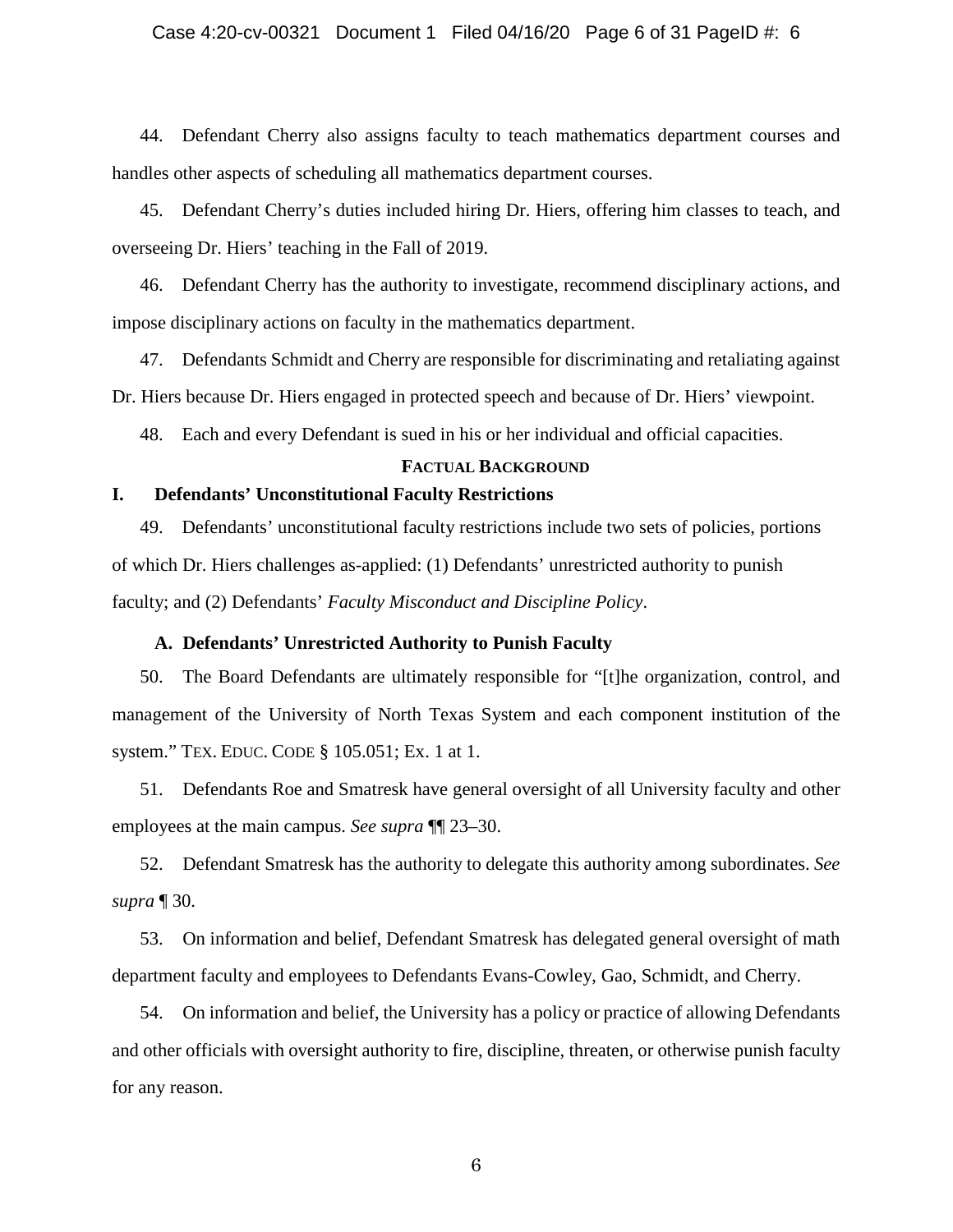## Case 4:20-cv-00321 Document 1 Filed 04/16/20 Page 7 of 31 PageID #: 7

55. On information and belief, the University has a policy or practice of allowing Defendants and other officials with oversight authority to fire, discipline, threaten, or otherwise punish faculty without following any specified procedures.

56. The University does not restrain the discretion of its officials or otherwise prohibit officials from punishing or retaliating against a faculty member for engaging in constitutionally protected conduct or expression.

57. Defendants exercised this unrestricted authority to punish Dr. Hiers for engaging in constitutionally protected speech.

58. Dr. Hiers challenges this unrestricted authority to punish faculty members as-applied.

## **B. Defendants' Faculty Misconduct and Discipline Policy**

59. Defendants can punish faculty members under their *Faculty Misconduct and Discipline Policy* ("*Misconduct Policy*"), a true, accurate, and complete copy of which is attached as Exhibit 2.

60. Dr. Hiers' challenges, as-applied, the provisions of Defendants' *Misconduct Policy* that define "misconduct" broadly and non-exhaustively, *see infra* ¶¶ 64–69, and that allow officials to impose any type of discipline on a faculty member found to have engaged in misconduct, *see infra* ¶ 71.

61. Defendants' *Misconduct Policy* applies to "faculty members," which it defines as "a person who is employed by the University of North Texas as a member of the faculty or staff and whose duties include teaching, research, administration including professional librarianship, and/or the performance of professional services."

62. Defendants' *Academic Titles Policy* also states that "[a]n adjunct is a non-tenured faculty member." A true, complete, and accurate copy of Defendants' *Academic Titles Policy* is attached as Exhibit 3.

63. Defendants' *Misconduct Policy* promises that certain "administrative procedures must be followed when a faculty member is alleged to have engaged in behavior or conduct that warrants corrective action," *i.e.* misconduct. Ex. 2 at 2.

64. Defendants' *Misconduct Policy* states: "Misconduct refers to behavior that significantly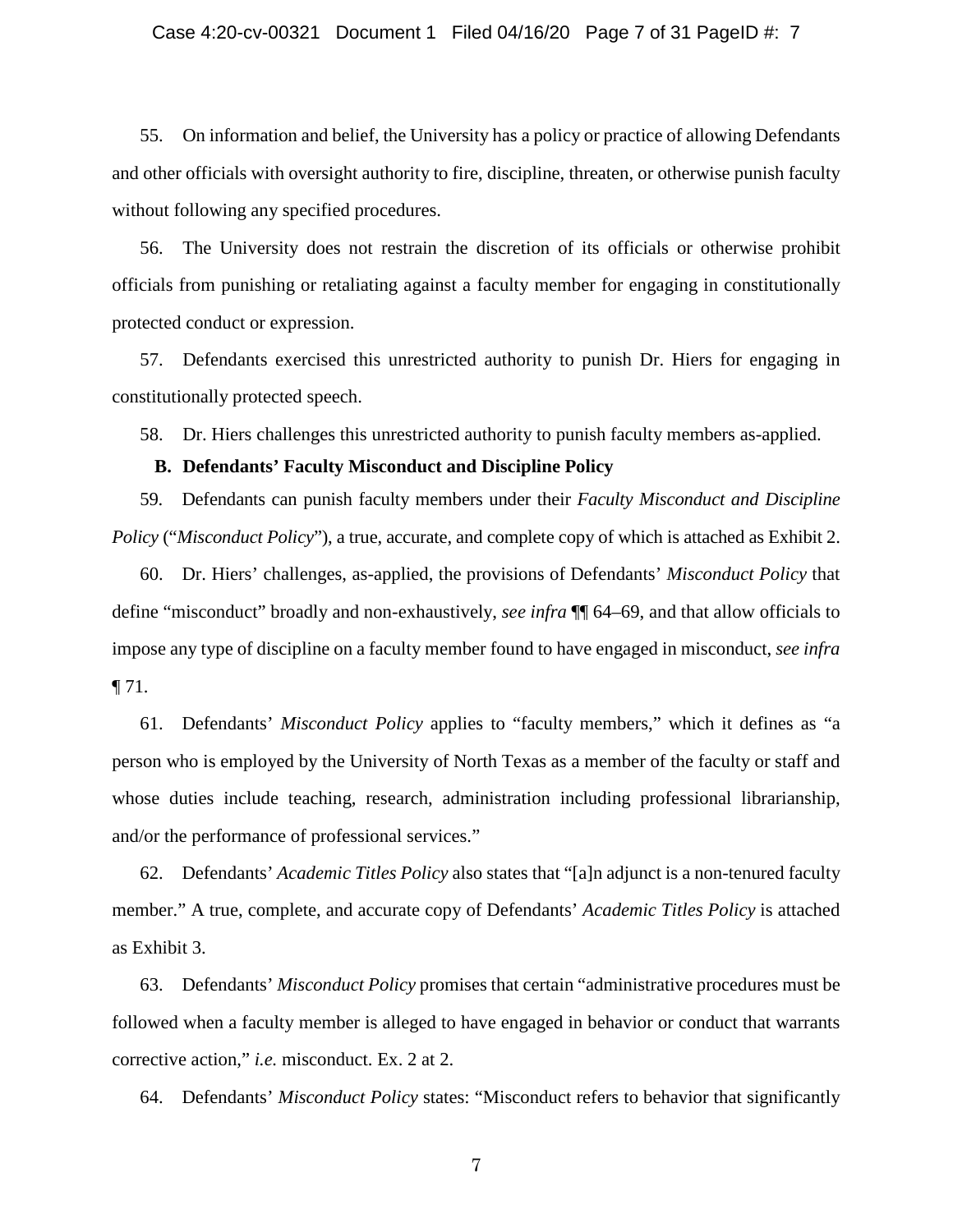impairs the function of teaching, research and creative activity, or service." Ex. 2 at 2.

65. Defendants' *Misconduct Policy* states that misconduct "include[s], but [is] not limited to," four types of actions: (1) "failure to perform the terms of employment," (2) "[v]iolation of the Board of Regents rules, university policies, or state or federal law," (3) [v]iolation of professional and personal conduct related to resource use," and (4) "[a]ction(s) that impair or prevent other members of the university community from fulfilling their responsibilities or that create a clear and present danger to members of the university community." Ex. 2 at 1–2.

66. Defendants' *Misconduct Policy* does not provide any comprehensive or objective guidance on what kinds of actions "impair or prevent" other persons at the university from fulfilling responsibilities or what kinds of actions "create a clear and present danger" to others.

67. Defendants' *Misconduct Policy* also punishes faculty even for off-duty conduct: "A faculty member's conduct that falls outside the scope of employment shall constitute misconduct when the activity adversely affects the mission or reputation of the university." Ex. 2 at 2.

68. Defendants' *Misconduct Policy* does not provide any comprehensive or objective guidance on how to determine if a faculty member has "adversely affect[ed] the mission or reputation of the university."

69. Defendants' *Misconduct Policy* also does not limit "misconduct" to the categories or types of actions above.

70. Defendants' *Misconduct Policy* thus grants officials unbridled discretion to determine what kind of "behavior . . . significantly impairs the functions of teaching, research and creative activity, or service." Ex. 2 at 1.

71. Defendants' *Misconduct Policy* also allows officials to impose virtually any type of discipline on a faculty member found to have engaged in misconduct, as the list of possible corrective actions is non-exhaustive and ranges from an oral reprimand to termination. Ex. 2 at 4.

# **II. Defendants' Enforcement of Their Unconstitutional Policies A. Dr. Hiers' Distinguished Career at the University**

72. Dr. Hiers was a mathematics professor at the University until recently, when Defendants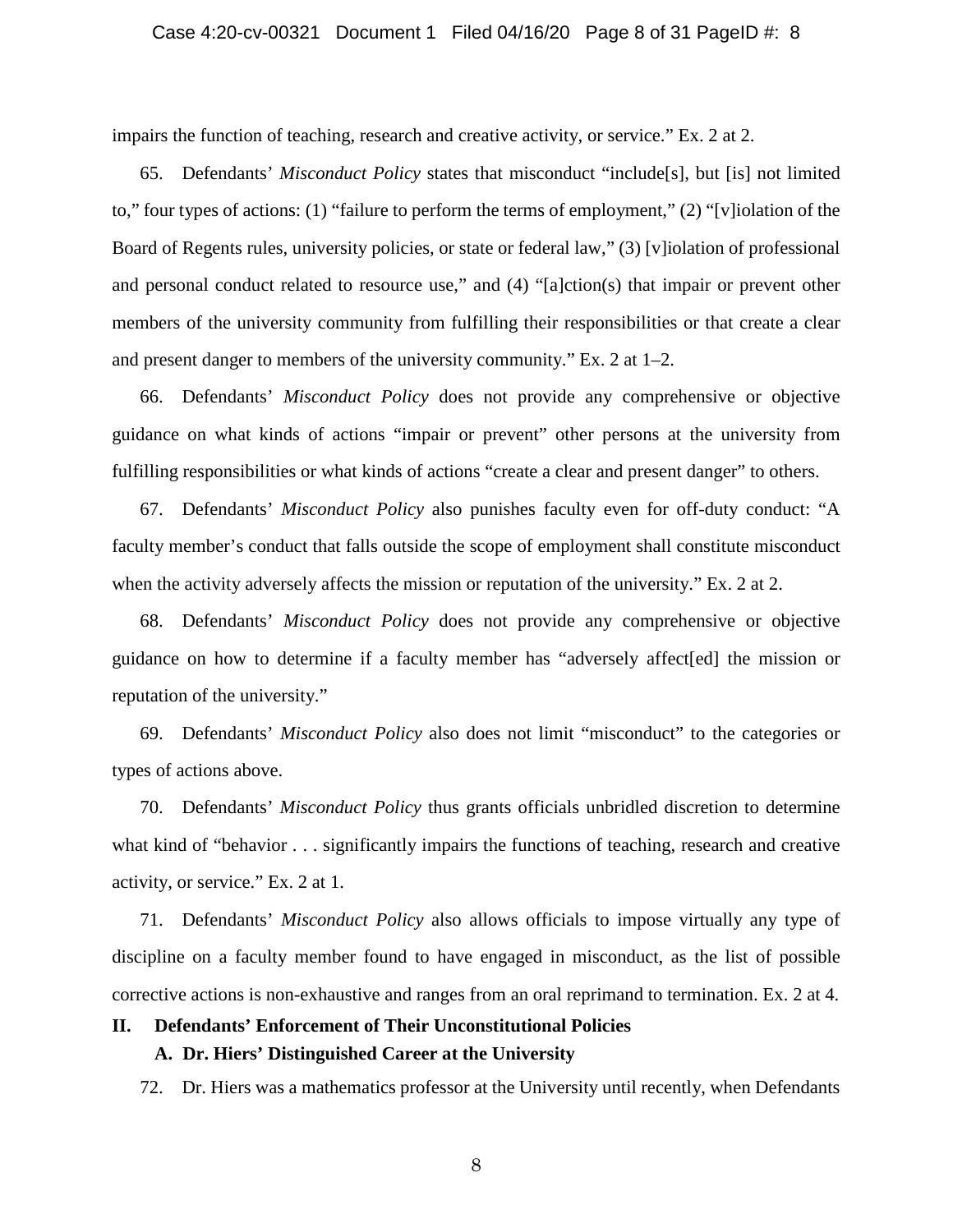## Case 4:20-cv-00321 Document 1 Filed 04/16/20 Page 9 of 31 PageID #: 9

fired him because he disagreed with a flier discussing the alleged harmfulness of "microaggressions," expressed his views, and refused to disavow his beliefs.

73. Dr. Hiers has devoted over a decade and his entire career to the study of mathematics. In 2010, he obtained bachelor's degrees in mathematics and computer science at Valdosta State University in Georgia. He then went to Baylor University and obtained his master's degree in mathematics in 2013. While there, he also taught business precalculus in the spring of 2013.

74. In the fall of 2013, Dr. Hiers entered the University's doctoral program for mathematics.

75. While in the doctoral program, Dr. Hiers taught undergraduate courses, including trigonometry, precalculus, calculus, calculus II, and linear algebra, every semester from the fall of 2013 until he completed the program in the spring of 2019.

76. Dr. Hiers also taught summer courses at the University in 2014, 2017, 2018, and 2019.

77. In 2017, Dr. Hiers also played a key role in an extensive research project on the 2-Rothberger Game. He presented the results in Warsaw, Poland, at the Frontiers of Selection Principles conference and, soon after, at an American Mathematics Society meeting.

78. Dr. Hiers successfully completed and defended his doctoral dissertation in March 2019.

79. Dr. Hiers obtained his Ph.D. in Mathematics from the University in May 2019.

80. On July 18, 2019, the University offered Dr. Hiers a position as an Adjunct Faculty in the University's mathematics department. A true, accurate, and complete copy of this offer letter is attached as Exhibit 4.

81. Dr. Hiers accepted and began teaching the three sections of linear algebra the University initially offered him. Ex. 4.

82. Dr. Hiers also taught another section of business calculus that Defendant Cherry offered him on July 21. A true, accurate, and complete copy of the July 21 email is attached as Exhibit 5.

83. When the University hired Dr. Hiers as an Adjunct Professor, he became entitled to the various protections for University faculty and subject to various policies regulating them, including the policies challenged here.

84. On November 18, 2019, Defendant Cherry extended an offer via email for Dr. Hiers "to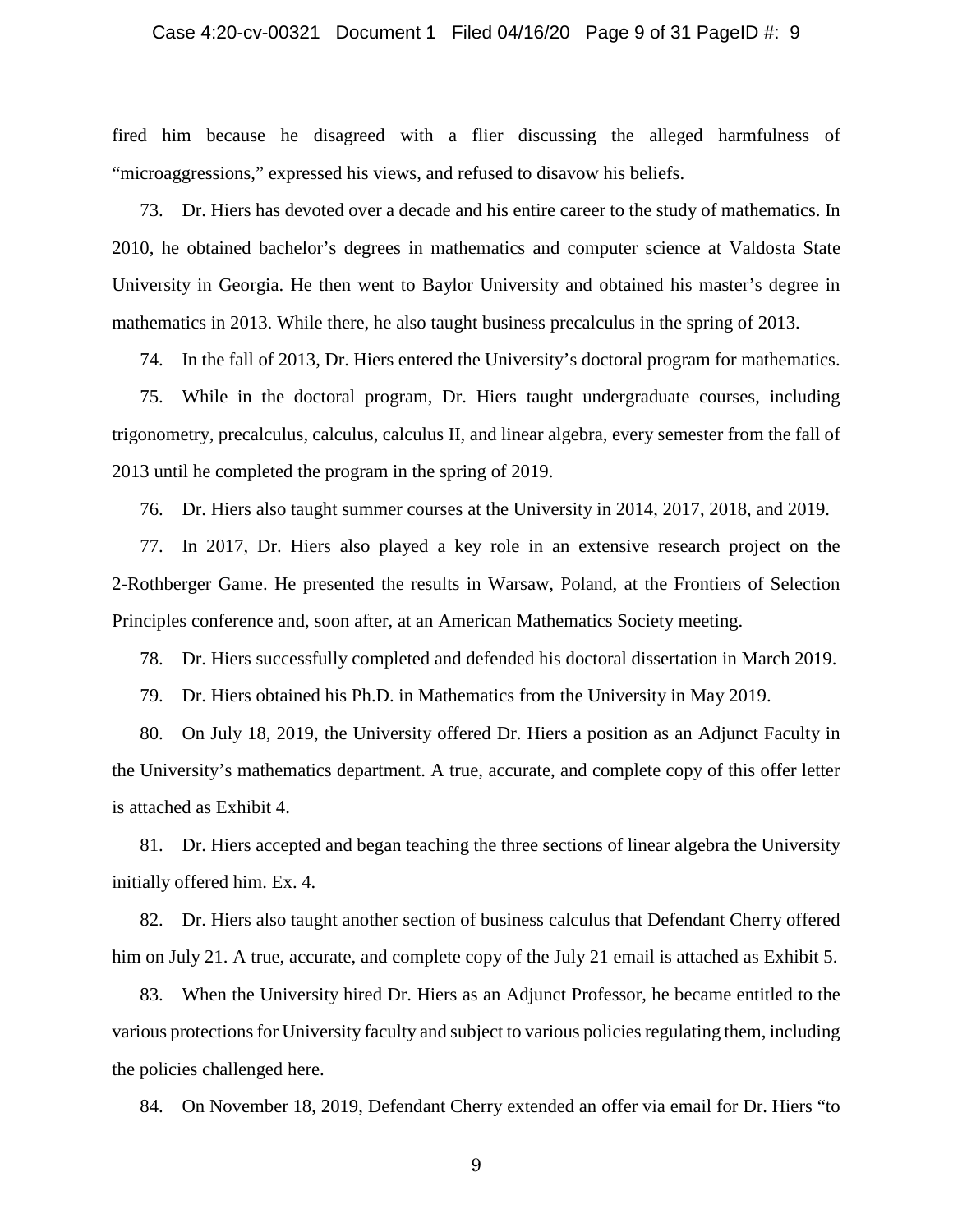## Case 4:20-cv-00321 Document 1 Filed 04/16/20 Page 10 of 31 PageID #: 10

take Math 2700 sections 6 and 9 in the spring," *i.e.* to teach two sections of Linear Algebra in the spring of 2020.

85. On November 19, Dr. Hiers accepted Defendant Cherry's offer to teach at the University in the spring of 2020 via email. A true, complete, and accurate copy of Defendant Cherry's offer and Dr. Hiers' acceptance is attached as Exhibit 6.

86. Defendant Cherry also offered all the adjuncts a single section of Math 1780, Probability Models, via email on November 26, 2019.

87. One minute after the email was sent, Dr. Hiers accepted this offer. A true, complete, and accurate copy of these emails is attached as Exhibit 7.

88. Upon information and belief, Dr. Hiers was the first adjunct to accept this offer.

89. Before December 2, 2019, Dr. Hiers was never the subject of any disciplinary action at the University.

#### **B. Dr. Hiers' Efforts to Exercise His First Amendment Rights**

## **1. Dr. Hiers' Critique of an Anonymous Flier while in the Faculty Lounge**

90. On November 25, Dr. Hiers was off duty in the staff lounge during department "tea time" around 3:30 p.m. He was waiting for a colloquium to start and also remained on campus to teach his 5:30 p.m. course.

91. While there, he noticed there was a stack of fliers discussing the alleged harmfulness of "microaggressions." A true, accurate, and complete copy of this flier is attached as Exhibit 8.

92. The fliers were not endorsed by the University, a part of any University program, or in any other way an official University document.

93. The fliers instead appeared to be left behind by a professor who was expressing his or her personal opinions to the other professors.

94. These four-page fliers describe "microaggressions" broadly as "verbal and nonverbal behaviors" that "communicate negative, hostile, and derogatory messages to people rooted in their marginalized group membership (based on gender, race, ethnicity, sexuality, etc.)." Ex. 8 at 1.

95. "Microaggressions," the flier states, "can be intentional or unintentional." Ex. 8 at 1.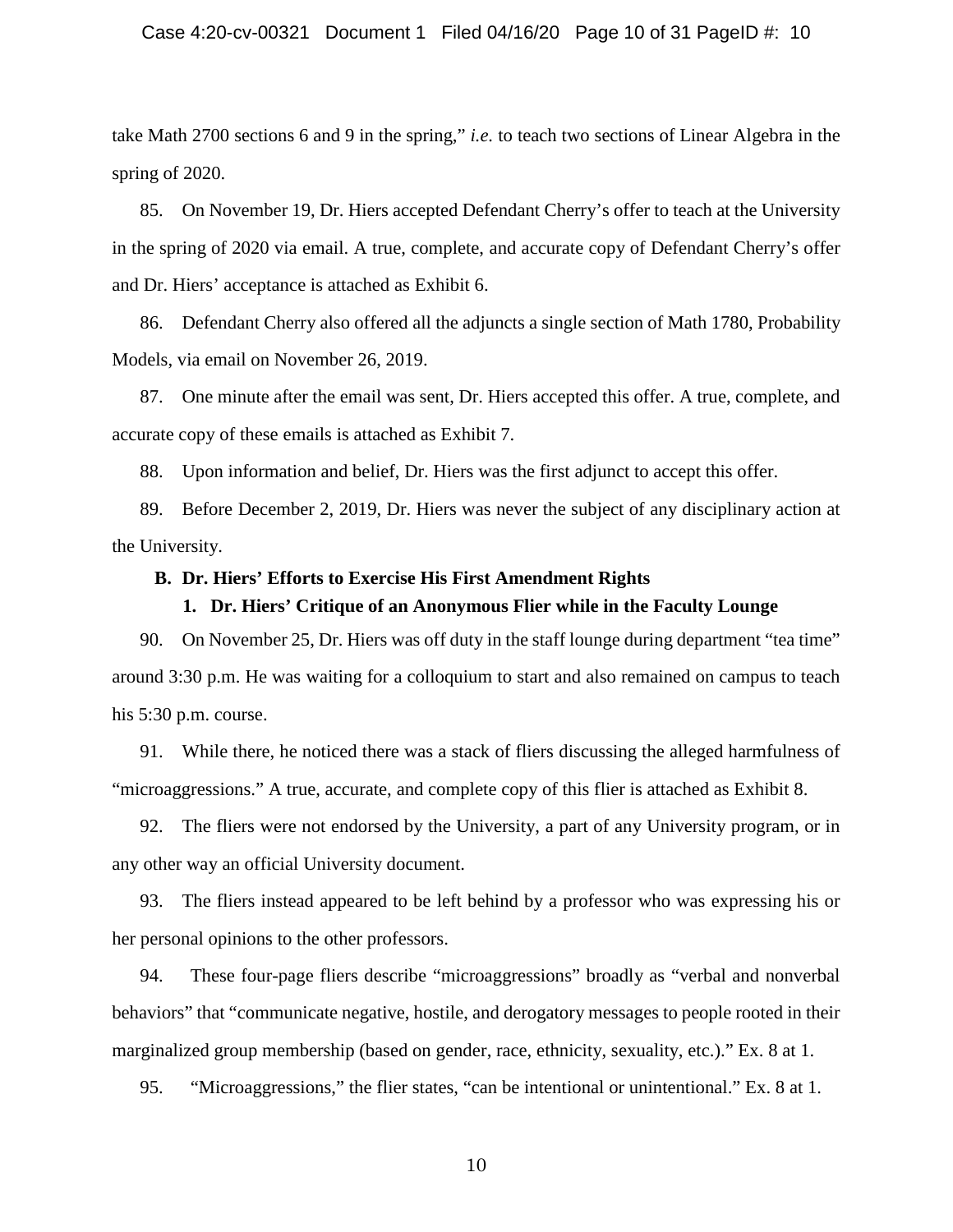## Case 4:20-cv-00321 Document 1 Filed 04/16/20 Page 11 of 31 PageID #: 11

96. The flier identifies multiple forms and types of "microaggressions," as well as challenges in identifying and addressing them. "Microaggressions," it notes, "tend to be subtle, indirect, and unintentional," especially since "other rationales for prejudicial behavior can be offered." Ex. 8 at 2.

97. The flier urges everyone not to minimize the harm of "microaggressions," but instead to note the serious negative impacts of "microaggressions" on "standard of living," "physical health," and "psychological health." Ex. 8 at 2.

98. The flier gives examples of and condemns several statements it contends are "microaggressions," including: "America is a melting pot," "I believe the most qualified person should get the job," and "America is the land of opportunity." Ex. 8 at 3.

99. Such statements, according to the flier, propagate the "myth of meritocracy" and promote "color blindness." Ex. 8 at 3.

100. The flier also states that such messages "target persons based solely upon their marginalized group membership." Ex. 8 at 3.

101. Dr. Hiers inspected the fliers briefly, chatted with his colleagues, and then went to the colloquium before teaching his evening class from 5:30 p.m. to 6:50 p.m.

102. After his evening class, he returned to the faculty lounge to wash his coffee mug.

103. While he was washing his mug, he noticed that the fliers were still here, picked one of them up, and further inspected it.

104. Dr. Hiers then noticed the "sexist/heterosexist" list of "microaggressions," which condemns "sexist/heterosexist language," like "[b]eing forced to choose Male or Female when completing basic forms." Ex. 8 at 4.

105. Dr. Hiers firmly rejects bias and prejudice against any person or group of people, including marginalized groups. He believes that the University should encourage all people, regardless of background, to learn how to communicate effectively with one another and to contribute to the vibrant array of ideas and expression on campus.

106. Dr. Hiers believes that the concept of "microaggressions," while purporting to serve those ends, actually hurts diversity and tolerance. This mode of thinking teaches people to see the worst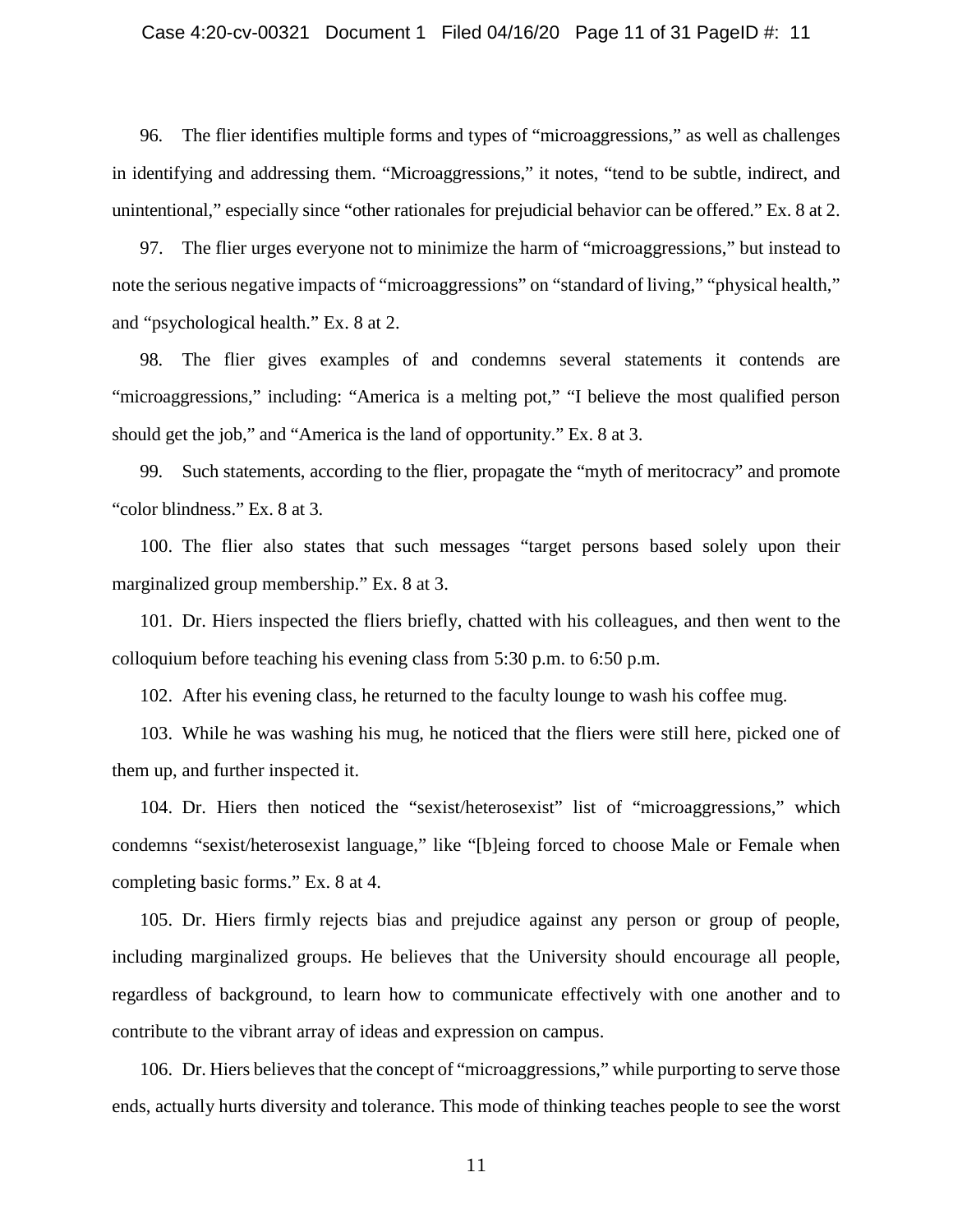in other people, promotes a culture of victimhood, and suppresses alternative viewpoints instead of encouraging growth and dialogue.

107. Dr. Hiers believes that many of the statements that the flier condemns as "microaggressions" can (and should) be interpreted in a benign or positive manner. But the fliers teach people to focus on the worst possible interpretation of the statement, to disregard the speaker's intent, and to impute a discriminatory motive to others.

108. Dr. Hiers is not alone in this view. Jonathan Haidt, a prominent social psychologist and professor at New York University, and Greg Lukianoff, President of Foundation for Individual Rights in Education, recently explained the problems associated with the theory of "microaggressions":

A portion of what is derided as "political correctness" is just an effort to promote polite and respectful interactions by discouraging the use of terms that are reasonably taken to be demeaning. But if you teach students that intention doesn't matter, and you *also* encourage students to find more things offensive (leading them to experience more negative impacts), and you *also* tell them that whoever says or does the things they find offensive are "aggressors" who have committed acts of bigotry against them, then you are probably fostering feelings of victimization, anger, and hopelessness in your students. They will come to see the world—and even their university—as a hostile place where things never seem to get better.

If someone wanted to create an environment of perpetual anger and intergroup conflict, this would be an effective way to do it. Teaching students to use the least generous interpretations possible is likely to engender precisely the feelings of marginalization and oppression that almost everyone wants to eliminate.

GREG LUKIANOFF & JONATHAN HAIDT, THE CODDLING OF THE AMERICAN MIND: HOW GOOD

INTENTIONS AND BAD IDEAS ARE SETTING UP A GENERATION FOR FAILURE 46 (2018).

109. The concept of microaggressions is an important and contentious issue and a matter of

great public concern at universities and colleges all over the country.

110. Dr. Hiers believes that someone can say, "America is a melting pot," to convey that America blends many different cultures, races, religions, and other people groups together in a way that is beneficial for everyone and that promotes tolerance of other peoples' beliefs and values.

111. But according to the flier, that statement is a "microaggression" because someone *might* really be stating it to minimize racial, cultural, or other value differences, or because the listener might *subjectively* interpret it in that manner regardless of the speaker's intent.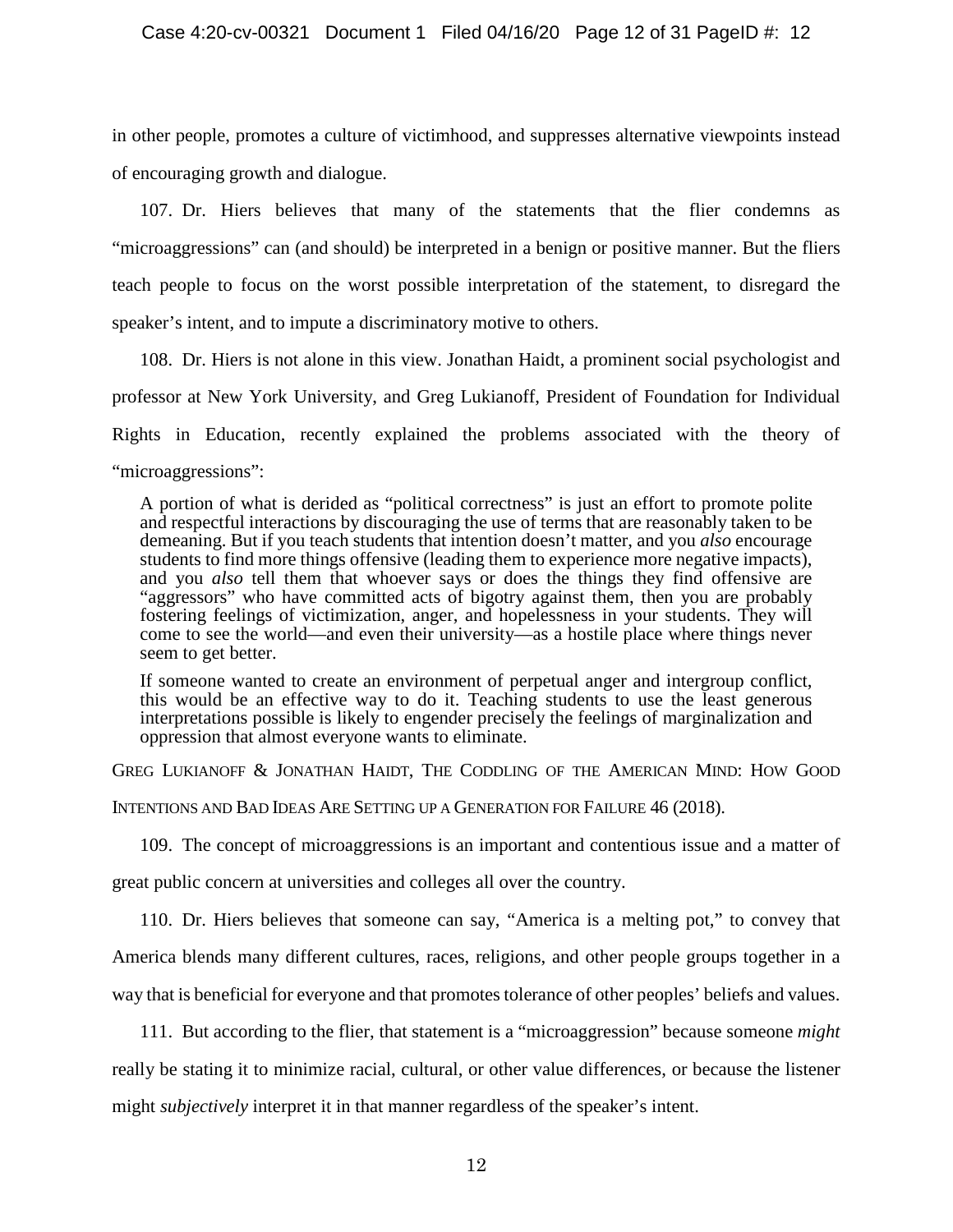## Case 4:20-cv-00321 Document 1 Filed 04/16/20 Page 13 of 31 PageID #: 13

112. Because Dr. Hiers values diversity, tolerance, and growth, and because he believes that the fliers undermined those values, he jokingly wrote, "Please don't leave garbage lying around," on the chalk board with an arrow pointing to one of the fliers. A true and accurate picture of the chalk board with the above writing on it is attached as Exhibit 9.

113. By criticizing "microaggressions," Dr. Hiers wanted to promote diversity, tolerance, and growth in the academic environment at the University generally and in the mathematics department specifically. He also wanted to express his thoughts on the concept of "microaggressions" and the mentality that this concept promotes.

114. Dr. Hiers then left the lounge and went home.

115. At no point during this time did Dr. Hiers deface, damage, or remove any of the fliers.

116. These kinds of discussions happen often in the faculty lounge. Professors regularly discuss all manner of work-related and non-work-related topics, including political or social issues.

117. Professors talk about these issues with one another in an informal manner, and often with a heavy dose of banter.

118. Similarly, professors often use the faculty lounge's chalk board to make jokes and for other purposes. For example, the professors have written several spoofs of math riddles seen on Facebook as a way to poke fun at them.

119. Professors often make remarks on the faculty lounge's chalkboard without signing their names or otherwise indicating who made the various remarks.

120. No classes, appointments, or other events or services at the University or mathematics department were cancelled or disrupted as a result of Dr. Hiers' remarks on the faculty lounge's chalkboard.

121. The morning after Dr. Hiers wrote on the chalkboard, Jana Watkins, Assistant to Ralf Schmidt, sent Dr. Hiers an 11:50 a.m. email, stating that his spring offer letters were ready for him to sign and asking him to "[p]lease stop by my office as soon as you can to sign the offer letter." A true, accurate, and complete copy of Ms. Watkins' email is attached as Exhibit 10.

122. This offer letter would memorialize the written agreement between Defendant Cherry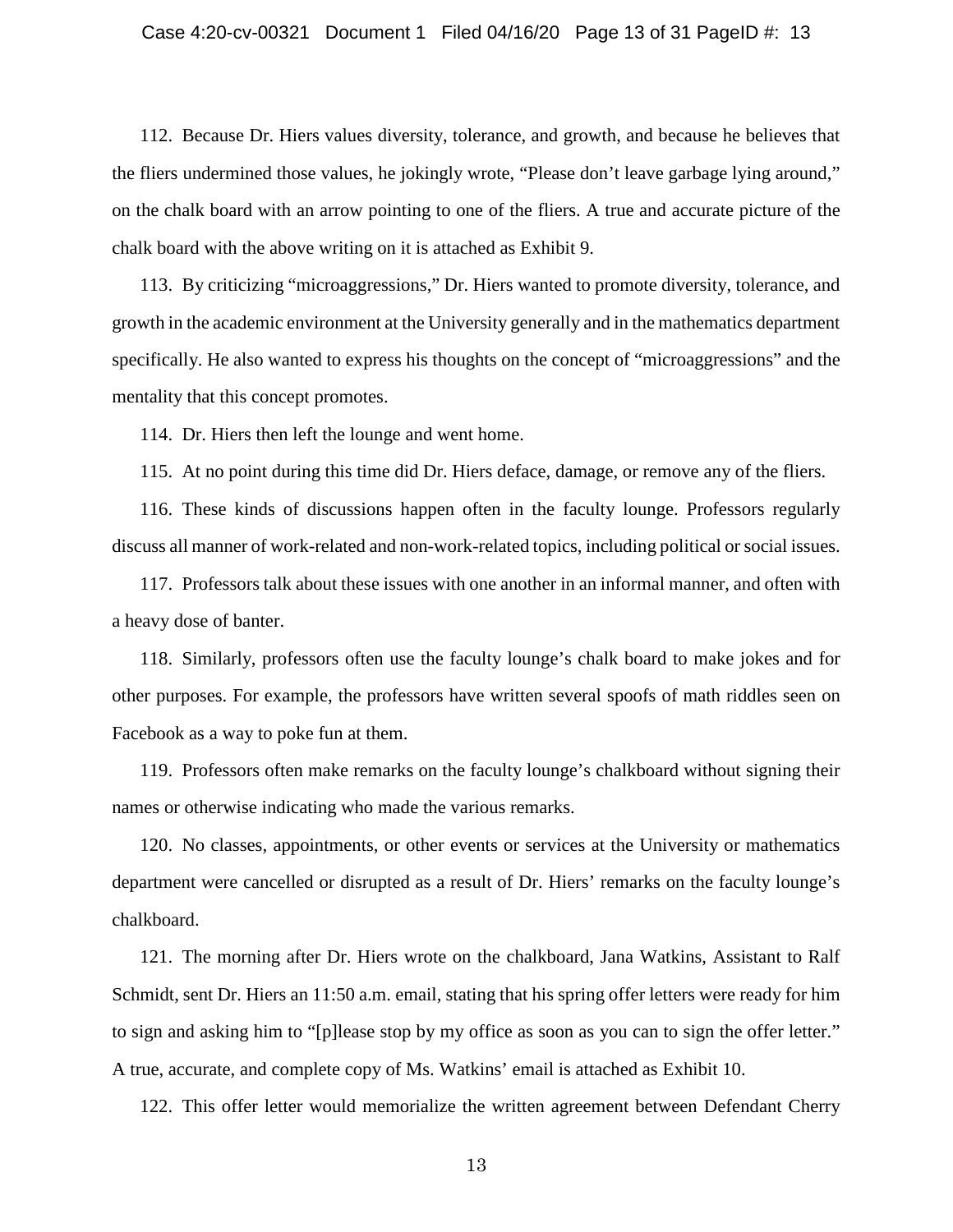and Dr. Hiers from November 18–19. Exs. 6, 7.

#### **2. Dr. Hiers' Sudden Firing due to His Expression**

123. At 3:34 p.m. on November 26, Defendant Schmidt emailed the entire mathematics department with a picture of Dr. Hiers' chalkboard inscription and stated, "Would the person who did this please stop being a coward and see me in the chair's office immediately. Thank you." A true, accurate, and complete copy of this email and Dr. Hiers' response is attached as Exhibit 11.

124. Dr. Hiers was surprised and upset that Defendant Schmidt was interfering in a discussion about topics between Dr. Hiers and other faculty members.

125. Dr. Hiers was also upset that Defendant Schmidt criticized Dr. Hiers' expression as cowardly. Although Dr. Hiers jokingly teased the professor who left the fliers, he seriously disagrees with the concept of "microaggressions" because he believes it is harmful to students and the University's learning environment.

126. At 4:10 p.m., Dr. Hiers responded by email to Defendant Schmidt, saying: "I'll be by in a few minutes. I don't see anything 'cowardly' about commenting on silly political fliers left lying in the lounge. If it's fine for someone to leave stacks of them around the lounge, criticizing them should be fine too." Ex. 11 at 1.

127. Dr. Hiers then met with Defendant Schmidt. During that conversation, Defendant Schmidt made it clear that he opposed and objected to the viewpoint and content of Dr. Hiers' message criticizing the "microaggressions" flier.

128. During that same conversation, Defendant Schmidt said that the message on the chalkboard was "stupid" and was "the nuclear option."

129. Defendant Schmidt also pressured Dr. Hiers to apologize for expressing his views regarding "microaggressions."

130. Defendant Schmidt never explained why Dr. Hiers needed to apologize.

131. Dr. Hiers told Defendant Schmidt that he saw no reason to apologize and that he stood by his criticism of the documents.

132. Defendant Schmidt then asked if Dr. Hiers would be "interested" in diversity training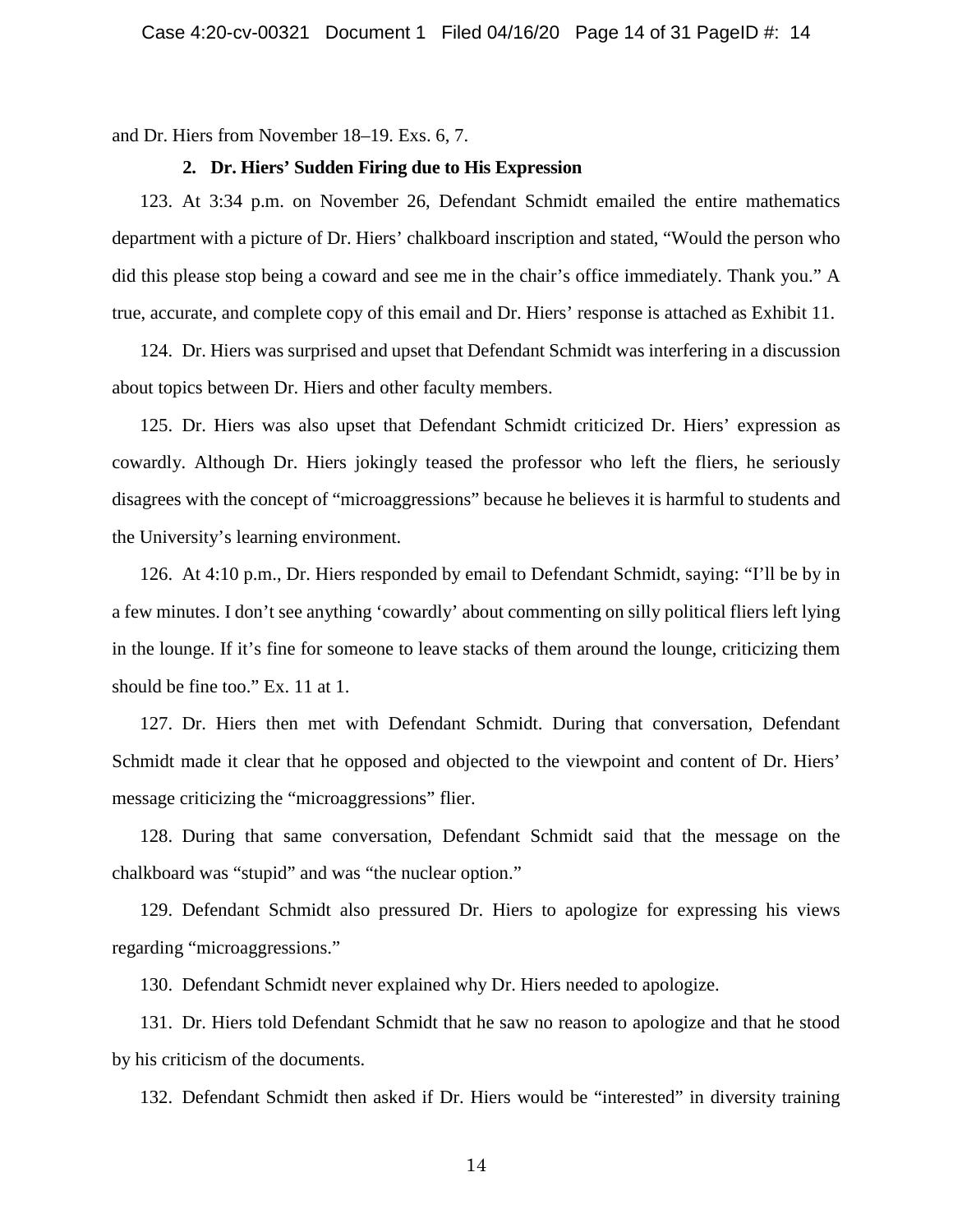beyond what the University already required.

133. Defendant Schmidt did not state or even imply that this additional diversity training was mandatory or that Dr. Hiers would suffer adverse consequences if he failed to do the additional diversity training.

134. Dr. Hiers said that he was not interested. He was already scheduled to take the University's required diversity training in a few days.

135. Dr. Hiers also asked Defendant Schmidt who left the fliers, and Defendant Schmidt responded that he did not know where they came from.

136. Defendant Schmidt did not give Dr. Hiers any indication that he would take any sort of disciplinary action for the incident.

137. On December 1, 2019, the first workday after Thanksgiving break, Dr. Hiers completed mandatory diversity training for his employment.

138. The next day, Dr. Hiers returned to work and visited the mathematics department office to sign the offer letter.

139. After Dr. Hiers asked Defendant Cherry's assistant about the offer letters, the assistant told Dr. Hiers that "Ralf has your letters" and that he was not in the office right now.

140. Later that day, Defendant Cherry emailed Dr. Hiers to let him know that the department had terminated his employment and would not employ him in the spring. A true, complete, and accurate copy of that email is attached as Exhibit 12.

141. In that e-mail, Defendant Cherry stated:

Although I scheduled you to teach two sections of linear algebra in the spring, Professor Schmidt informed me that your employment with us will not continue in the spring term. Therefore, you should not expect to be employed here next semester. If you have questions about this, you should make an appointment to see Professor Schmidt.

Ex. 12 at 2.

142. On information and belief, Defendant Cherry participated in the decision to fire Dr. Hiers. 143. On information and belief, Defendant Cherry informed Dr. Hiers of his termination at the direction of or with the approval of Defendant Schmidt.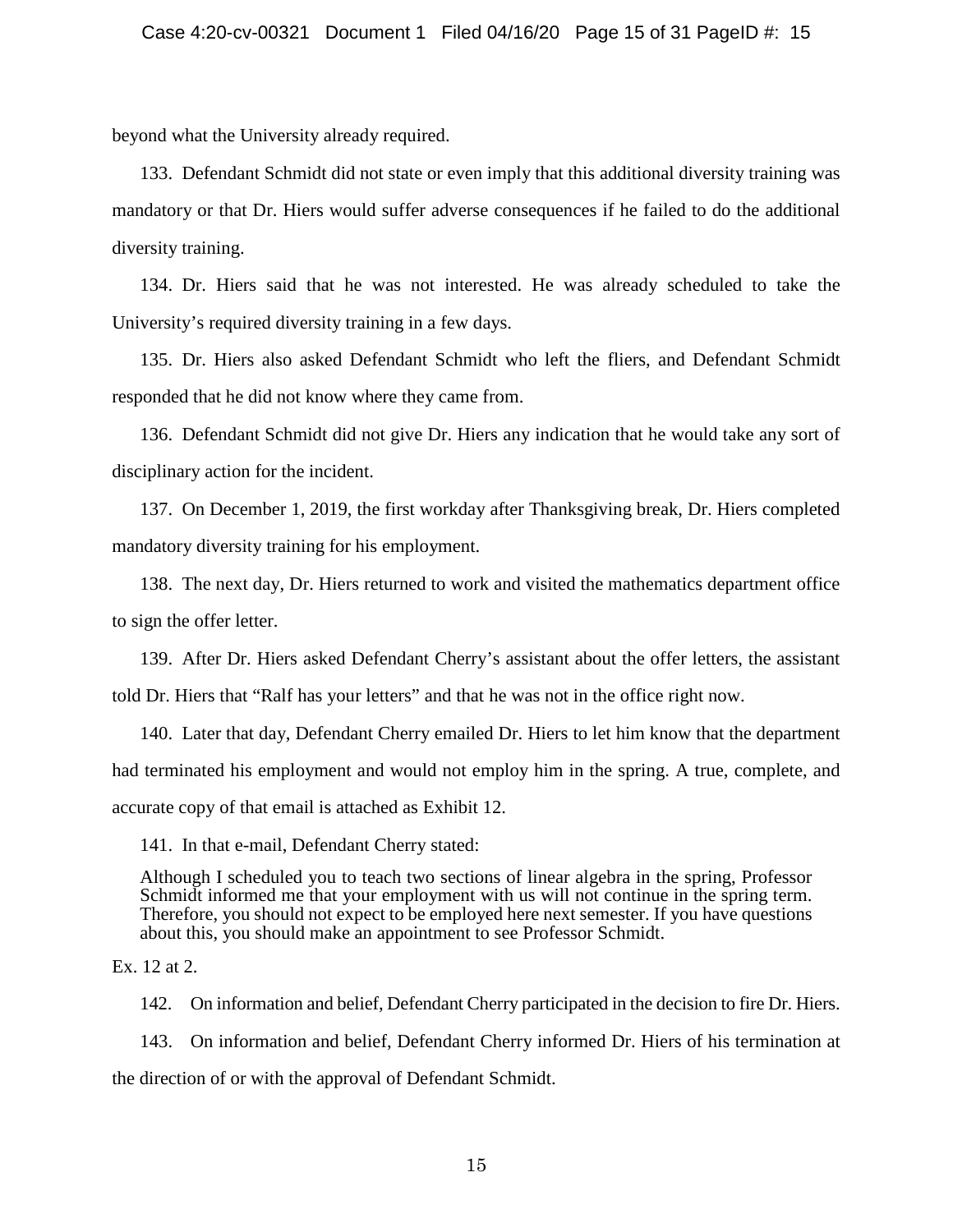144. Until he received Defendant Cherry's email on December 2, Dr. Hiers expected Defendants to honor their written agreement from November 18–19 and had no idea that Defendant Schmidt planned to discipline him, much less to fire him.

145. After reviewing Defendant Cherry's email, Dr. Hiers emailed Defendant Schmidt on December 3 to ask why he could no longer teach in the spring. Ex. 12 at 2.

146. About an hour later, Defendant Schmidt responded by email, explaining at length why he ended Dr. Hiers' employment. Ex. 12 at 1–2.

147. Defendant Schmidt made it clear that he fired Dr. Hiers because of the views he expressed and in response to another person's views.

148. In the email, Defendant Schmidt stated, "My decision not to continue your employment in the spring semester was based on your actions in the grad lounge on 11/26, and your subsequent response." Ex. 12 at 1.

149. Defendant Schmidt laid out three specific reasons for firing Dr. Hiers.

150. First, Defendant Schmidt informed Dr. Hiers that the "microaggression" flier was not "political" and that the statements listed "make[] very much sense." Ex. 12 at 1.

151. Defendant Schmidt was expressing his own views on the topic of "microaggressions," disagreeing with Dr. Hiers' views, and punishing Dr. Hiers for expressing his views.

152. Dr. Hiers felt that it was demeaning for Defendant Schmidt to state his opinion—that the fliers were not political and that they made sense—as a fact.

153. Defendant Schmidt used his opinion to ignore reasonable views opposing the "microaggression" fliers and ultimately to punish Dr. Hiers for expressing his own opinion.

154. Second, Defendant Schmidt said that Dr. Hiers' chalkboard message "is upsetting, and can even be perceived as threatening" and that leaving behind anonymous messages is problematic because others "don't know who wrote this; it might be a faculty member, grad student or anyone else." Ex. 12 at 1.

155. Defendant Schmidt ignored the fact that the fliers themselves were an anonymous message. 156. On information and belief, Defendant Schmidt made no attempt to identify, let alone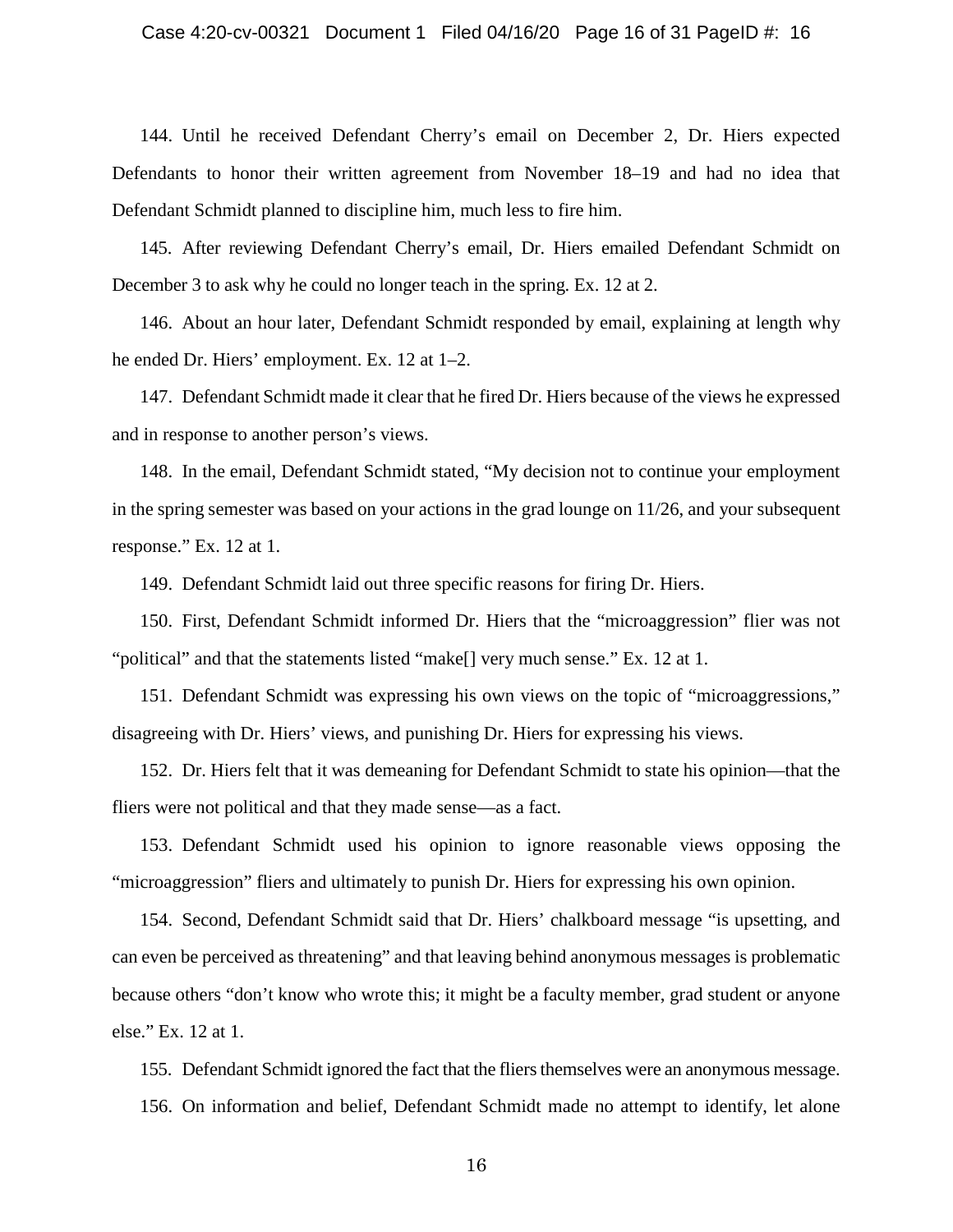discipline, whomever left the fliers in the faculty lounge in the first place.

157. Defendant Schmidt has never disciplined any other professor who has made anonymous remarks on the faculty lounge's chalkboard.

158. Nor did Defendant Schmidt understand the teasing, humorous manner in which Dr. Hiers expressed his views.

159. Even though Dr. Hiers' writing never threatened anyone, Defendant Schmidt said, quite ironically, "The implicit message is, 'Don't you dare bring up nonsense like microaggressions, or else.'" Ex. 12 at 1.

160. Defendant Schmidt ignored the fact that the explicit message of his statements to Dr. Hiers and of Defendants' actions in firing Dr. Hiers is: "Don't you dare disagree with me (or us) on microaggressions (and related issues), or else."

161. Defendant Schmidt communicated this message that Dr. Hiers' views would not be tolerated because Defendant Schmidt disliked the views Dr. Hiers held and expressed.

162. Third, Defendant Schmidt stated he fired Dr. Hiers because Dr. Hiers refused to recant his beliefs: "Everyone makes mistakes, and I'm all for forgiveness if actions are followed by honest regret. But you very much defended your actions, and stated clearly that you are not interested in any kind of diversity training." Ex. 12 at 1.

163. Dr. Hiers already completed mandatory diversity training, and Dr. Schmidt never stated—or even suggested—that Dr. Hiers would have to engage in additional diversity training to maintain his future employment.

164. Defendant Schmidt then summarized his reasons for firing Dr. Hiers, stating: "[Y]our actions and response are not compatible with the values of this department. So with regret I see no other choice than to not renew your employment." Ex. 12 at 1.

165. In referencing Dr. Hiers' "actions," Defendant Schmidt referred to Dr. Hiers' expression on the faculty lounge's chalkboard.

166. In referencing Dr. Hiers' "response," Defendant Schmidt referred to Dr. Hiers' decision not to change his views, recant his views, or apologize for expressing his views.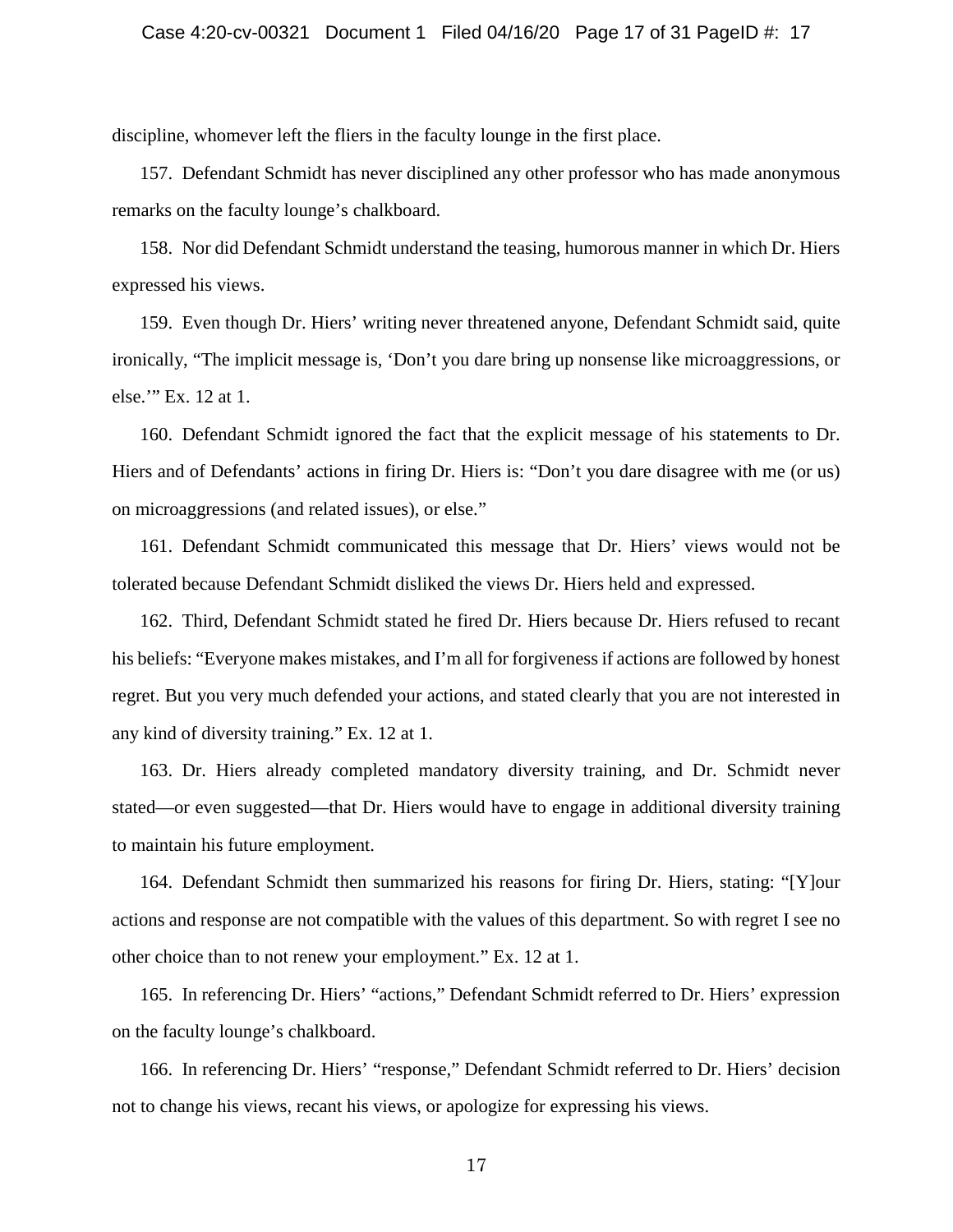## Case 4:20-cv-00321 Document 1 Filed 04/16/20 Page 18 of 31 PageID #: 18

167. Defendant Schmidt never gave Dr. Hiers a warning or put him on notice that he would fire him for expressing his views.

168. By firing Dr. Hiers for his criticism of "microaggressions" and his refusal to recant that criticism, Defendants disciplined Dr. Hiers.

169. But in doing so, Defendants did not follow any of the procedures in the *Misconduct Policy*. Ex. 2.

170. The *Misconduct Policy* expressly guarantees that "[t]he University provides timely due process for faculty appeals at each level." Ex. 2 at 4.

171. These due process protections are designed for "the protection of academic freedom," and they guarantee the faculty member "the right to present evidence on his or her behalf" and to "seek advice and assistance from a faculty associate." Ex. 2 at 2.

172. Before taking any action against a faculty member, the *Misconduct Policy* requires the supervising University official to "notif[y] the faculty member in writing of the alleged misconduct, clearly identifying, with supporting evidence, which policies/procedures may have been violated." Ex. 2 at 3.

173. The *Misconduct Policy* also provides the accused faculty member "the right to respond both orally and in writing to the allegations and any evidence presented" within ten business days of being notified of the alleged misconduct." Ex. 2 at 3.

174. Here, the Defendants never notified Dr. Hiers in writing of what he had done wrong or what policy he allegedly violated before taking action against him.

175. To date, Defendants have not identified any policy that Dr. Hiers allegedly violated.

176. As such, Dr. Hiers never had an opportunity to seek advice from a faculty associate or to respond to the allegations.

177. The *Misconduct Policy* also requires the official to notify "the Dean or other immediate supervisor in writing of the alleged offense or misconduct" and to indicate "any policies/procedures that may have been violated." Ex. 2 at 3.

178. The *Misconduct Policy* also allows an official to review the accused faculty member's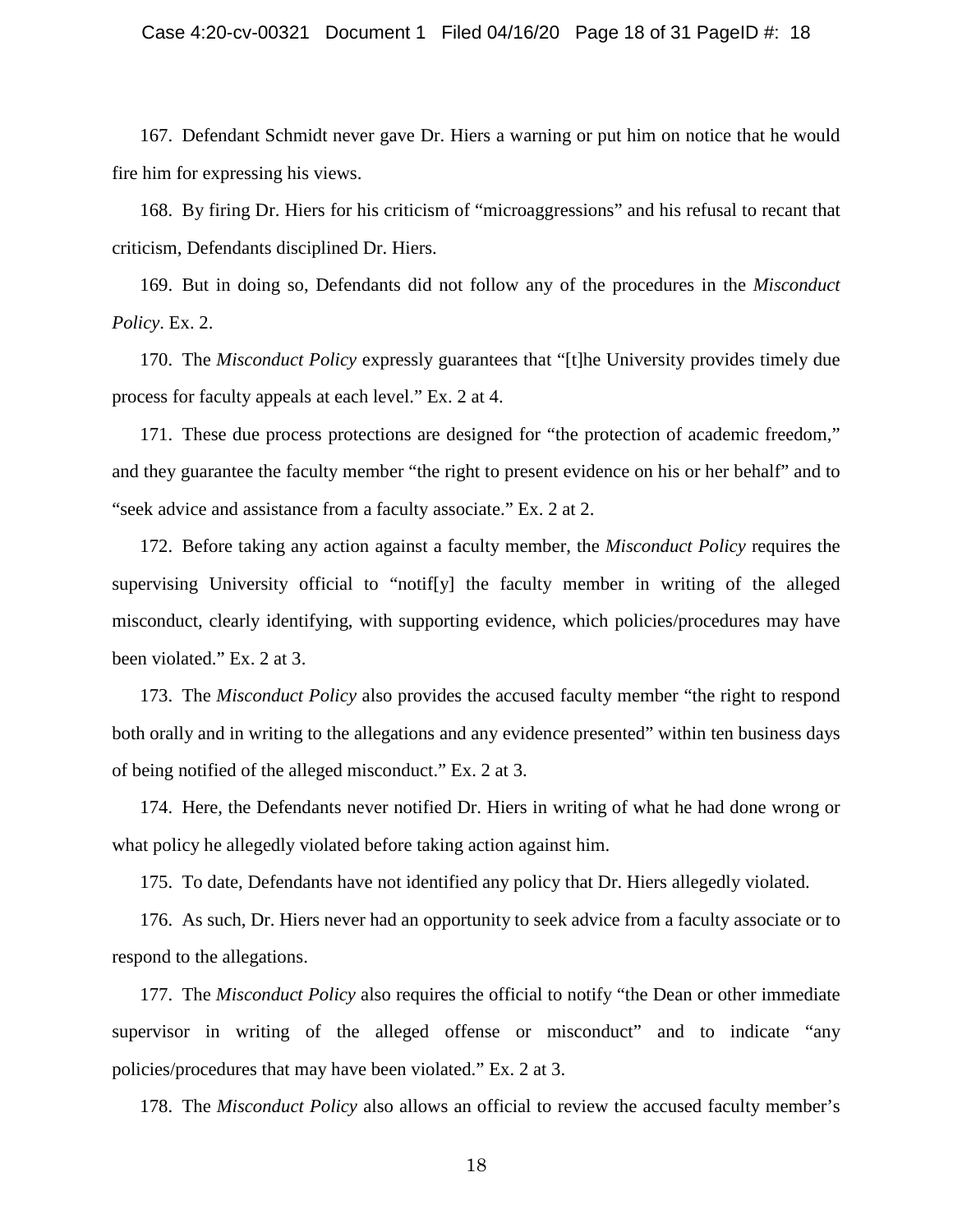response and "gather any additional information," and it allows the faculty member to respond to that new information, the right to respond to a final disciplinary decision, and the right to appeal that same decision. Ex. 2 at 3–4. Since Defendants did not follow the initial procedures in the *Misconduct Policy*, Dr. Hiers never had an adequate opportunity to respond to other information or to appeal the decision.

179. Defendants also took no action against Defendant Schmidt for disputing Hiers' characterization of the fliers as political. Defendant Schmidt expressed a different view on the subject and received Defendants' support to punish Dr. Hiers for not agreeing with that view.

180. Had Dr. Hiers not criticized the "microaggression" fliers, the University would not have fired him and would have allowed him to teach in the spring of 2020.

181. Because Dr. Hiers engaged in protected speech, Defendants silenced Dr. Hiers for his views.

182. Dr. Hiers' criticism of the fliers and of "microaggressions" did not disrupt the University's or the mathematics department's efficient provision of services to the public or its constituents.

183. No classes, appointments, or other events or services at the University or mathematics department were cancelled or disrupted as a result of Dr. Hiers' criticism of the fliers.

184. Defendants' actions have made it abundantly clear that Defendants will not tolerate dissent from their views on certain topics, including "microaggressions."

#### **III. Effect of Defendants' Unconstitutional Actions on Dr. Hiers**

185. Defendants' retaliatory actions against Dr. Hiers have caused him substantial harm in several ways.

186. Defendants' decision to fire Dr. Hiers severely affected his professional reputation. Dr. Hiers had a good record as a mathematics professor and a student. As a recent doctoral graduate, it was important for him to start his career as a mathematics professor on the right foot. Because Defendants have unfairly terminated him, they have severely harmed his professional reputation.

187. Because Defendants fired him, Dr. Hiers has also been unable to renew his American Mathematics Society membership. This has hindered his professional development by preventing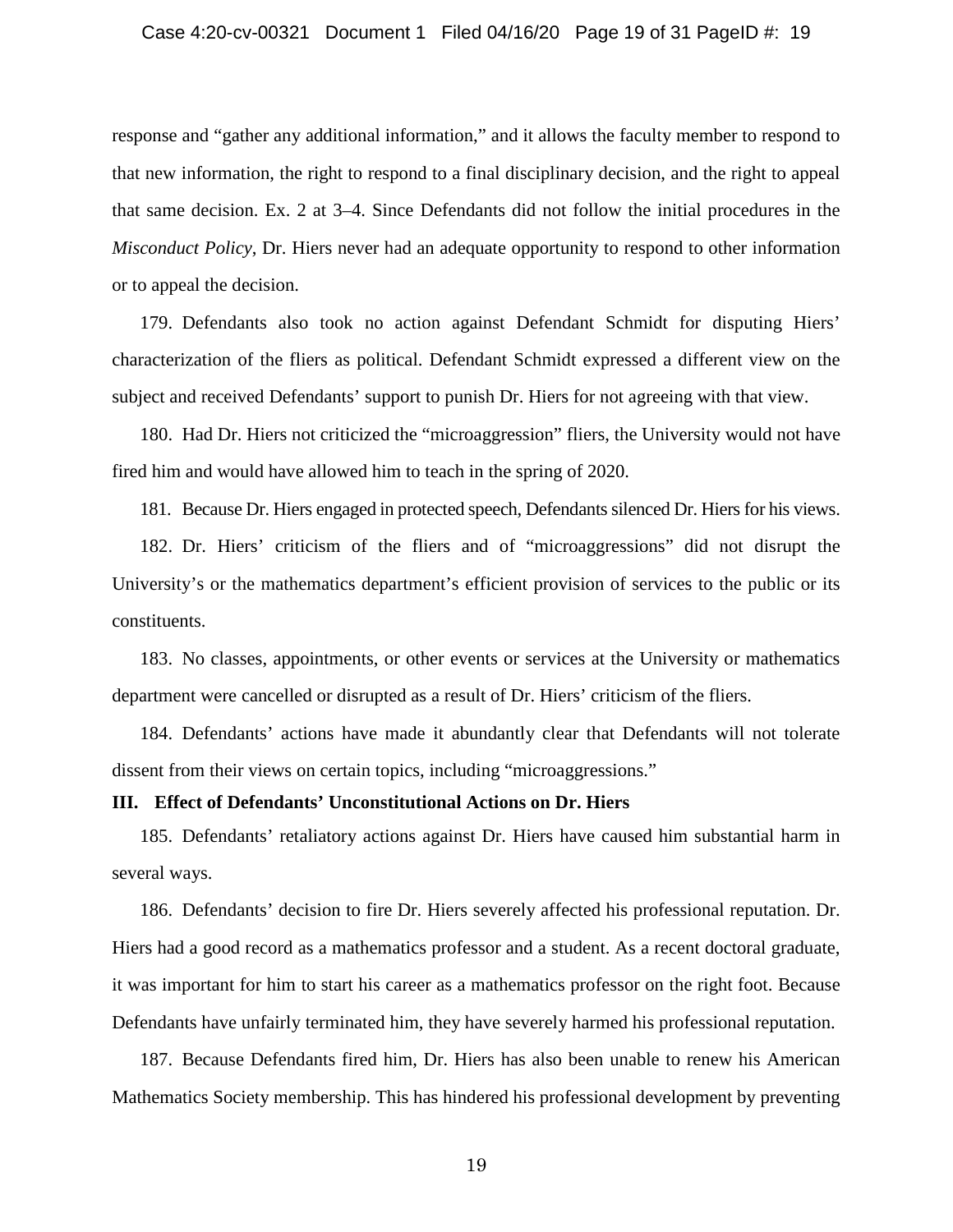him from attending member meetings and receiving mathematics publications.

188. Because Defendants fired him and inflicted financial hardship on him, Dr. Hiers has been unable to renew his American Mathematics Society membership that expired in December 2019. This has hindered his professional development by preventing him from attending member meetings and receiving mathematics publications.

189. Subscribing to each journal is too expensive for most individuals, and particularly Dr. Hiers, since the University's discriminatory actions have caused him financial harm.

190. Because of Defendants' actions, prospective employers also view Dr. Hiers less favorably.

191. Dr. Hiers cannot rely on the University to give him a favorable recommendation, and the University's decision to fire him reflects poorly on his ability as a professor. This makes it more difficult, if not impossible for Dr. Hiers to obtain gainful employment as a mathematics professor.

192. To date, Dr. Hiers has submitted applications for more than a dozen positions as a mathematics professor, as well as several others for non-academic jobs.

193. Dr. Hiers is currently employed as a substitute teacher for the Denton Independent School District, but has not yet worked or obtained any wages because schools have shut down.

194. Defendants' retaliatory actions have rendered it impossible for Dr. Hiers to transfer to an equivalent position commensurate with his level of expertise, achievement, and experience at a similarly prestigious university or college.

195. Defendants' unconstitutional retaliation has harmed Dr. Hiers financially in several ways, including those mentioned previously.

196. In addition, Dr. Hiers was scheduled to teach three classes in the spring, which would have earned him \$10,800. *See* Ex. 4 at 1 (establishing rate of \$3,600 per class). But because of Defendants' conduct, Dr. Hiers is not receiving this income, or teaching any classes, and is still searching for a job.

## **ALLEGATIONS OF LAW**

197. At all times relevant to this Complaint, each and all of the acts alleged herein were attributed to the Defendants, who acted under color of a statute, regulation, custom, or usage of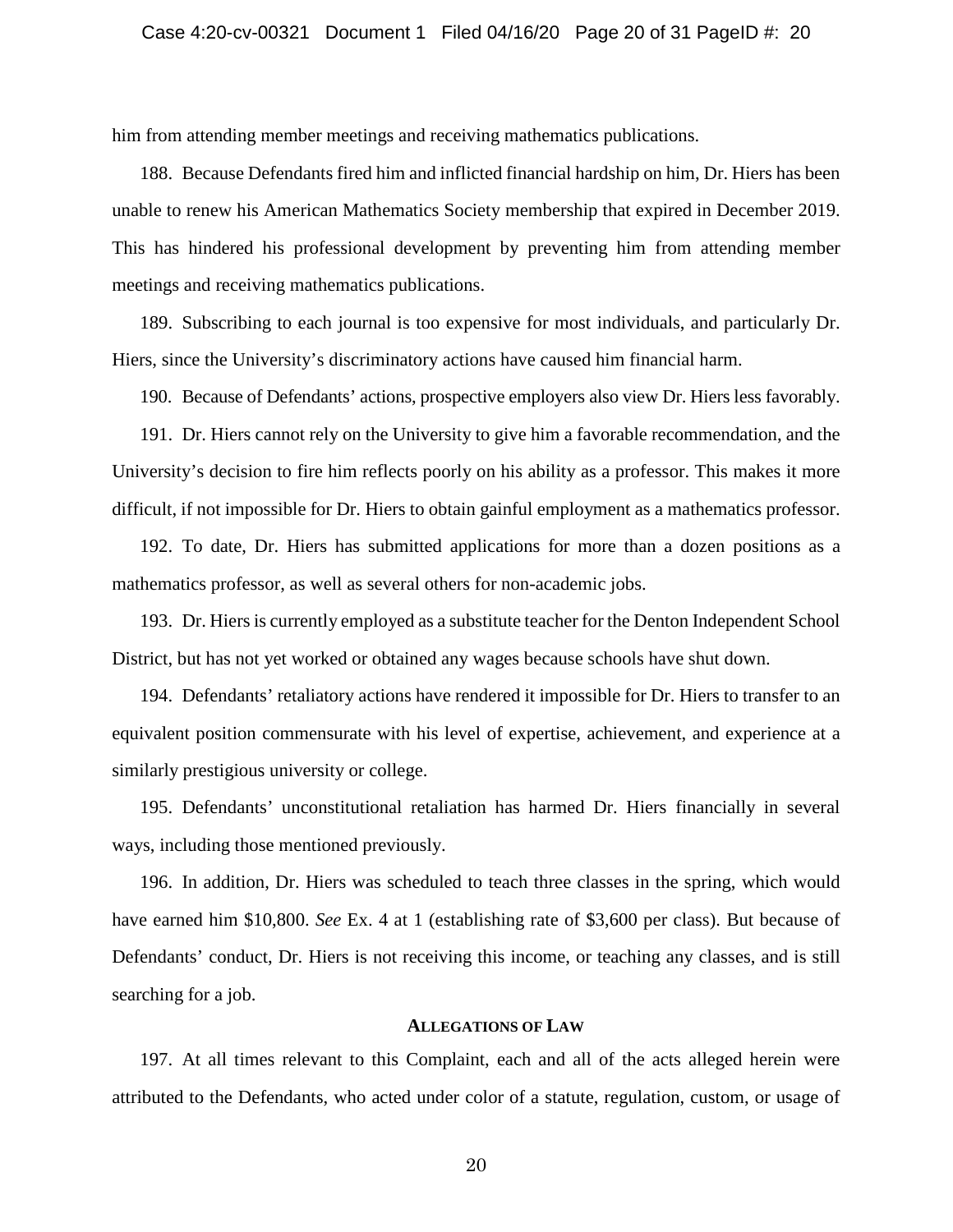the State of Texas.

198. Defendants knew or should have known that they were violating Dr. Hiers' constitutional and contractual rights by firing him because of the views he expressed while off-duty and in his personal capacity.

199. The policies challenged here that led to the violation of Dr. Hiers' constitutional and contractual rights remain in full force and effect.

200. Dr. Hiers has suffered and is suffering irreparable harm from Defendants' retaliatory and discriminatory decisions challenged here.

201. Dr. Hiers has no adequate or speedy remedy at law to correct the deprivation of his rights.

202. Defendants' actions, as set forth above, do not serve any legitimate or compelling state interest and are not narrowly tailored to serve any such interests.

203. Defendants' retaliatory actions and policies are not narrowly tailored as applied to Dr. Hiers because Dr. Hiers' expression does not implicate any of the legitimate interests Defendants might have.

204. Unless the decisions of Defendants are enjoined, Dr. Hiers will continue to suffer irreparable injury.

205. Under 42 U.S.C. §§ 1983 and 1988, Dr. Hiers is entitled to appropriate relief invalidating Defendants' challenged decisions.

#### **FIRST CAUSE OF ACTION Violation of Plaintiff's First Amendment Right to Freedom of Speech Retaliation (42 U.S.C. § 1983)**

206. Plaintiff repeats and realleges each of the allegations in paragraphs 1–205.

207. By punishing Dr. Hiers for expressing his views regarding "microaggressions," Defendants have retaliated and are retaliating against Dr. Hiers for exercising his First Amendment rights.

208. When Dr. Hiers communicated his views on "microaggressions" by writing on the chalkboard in the faculty lounge, he was off-duty and spoke as a citizen with his peers.

209. Even if Dr. Hiers' critique of "microaggressions" were considered to fall within the scope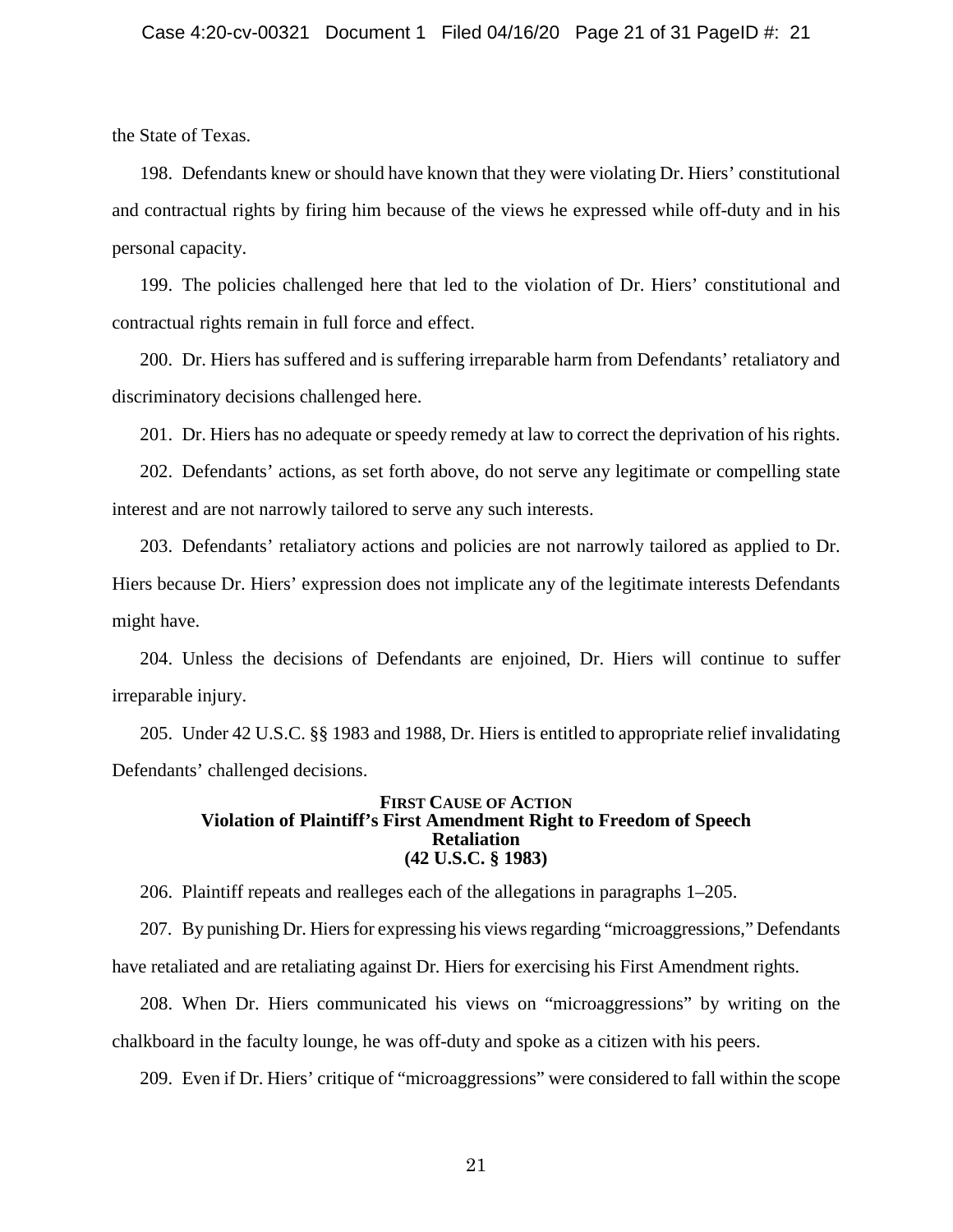## Case 4:20-cv-00321 Document 1 Filed 04/16/20 Page 22 of 31 PageID #: 22

of his official duties, it is within the scope of his teaching and scholarship, and thus, he was speaking as a private citizen.

210. When Dr. Hiers expressed his views on "microaggressions," he was speaking on a matter of public concern.

211. Dr. Hiers' interest, as a professor at a public university, in discussing matters of public concern in the context of teaching and scholarship outweighs Defendants' interest in the efficient provision of services.

212. Dr. Hiers' speech never prevented Defendants from efficiently providing services (or even threatened to do so).

213. Dr. Hiers' speech, regardless of how it is delineated, is protected expression.

214. Defendants took retaliatory and unconstitutional actions against Dr. Hiers pursuant to the unbridled authority that their unconstitutional faculty restrictions grant them.

215. Defendants' retaliatory and unconstitutional actions taken against Dr. Hiers would deter a person of ordinary firmness from exercising his right to free speech in the future.

216. Defendants' retaliatory and unconstitutional actions taken against Dr. Hiers constitute adverse employment actions.

217. Defendants took these retaliatory and unconstitutional actions against Dr. Hiers because of the views he expressed regarding "microaggressions."

218. Defendants took these retaliatory and unconstitutional actions because of the viewpoint and content of Dr. Hiers' speech.

219. Defendants' retaliatory and unconstitutional actions against Dr. Hiers violate his right to free speech under the First Amendment to the U.S. Constitution.

#### **SECOND CAUSE OF ACTION Violation of Plaintiff's First Amendment Right to Freedom of Speech Content & Viewpoint Discrimination (42 U.S.C. § 1983)**

220. Plaintiff repeats and realleges each of the allegations in paragraphs 1–205.

221. By punishing Dr. Hiers for expressing his views on "microaggressions," Defendants have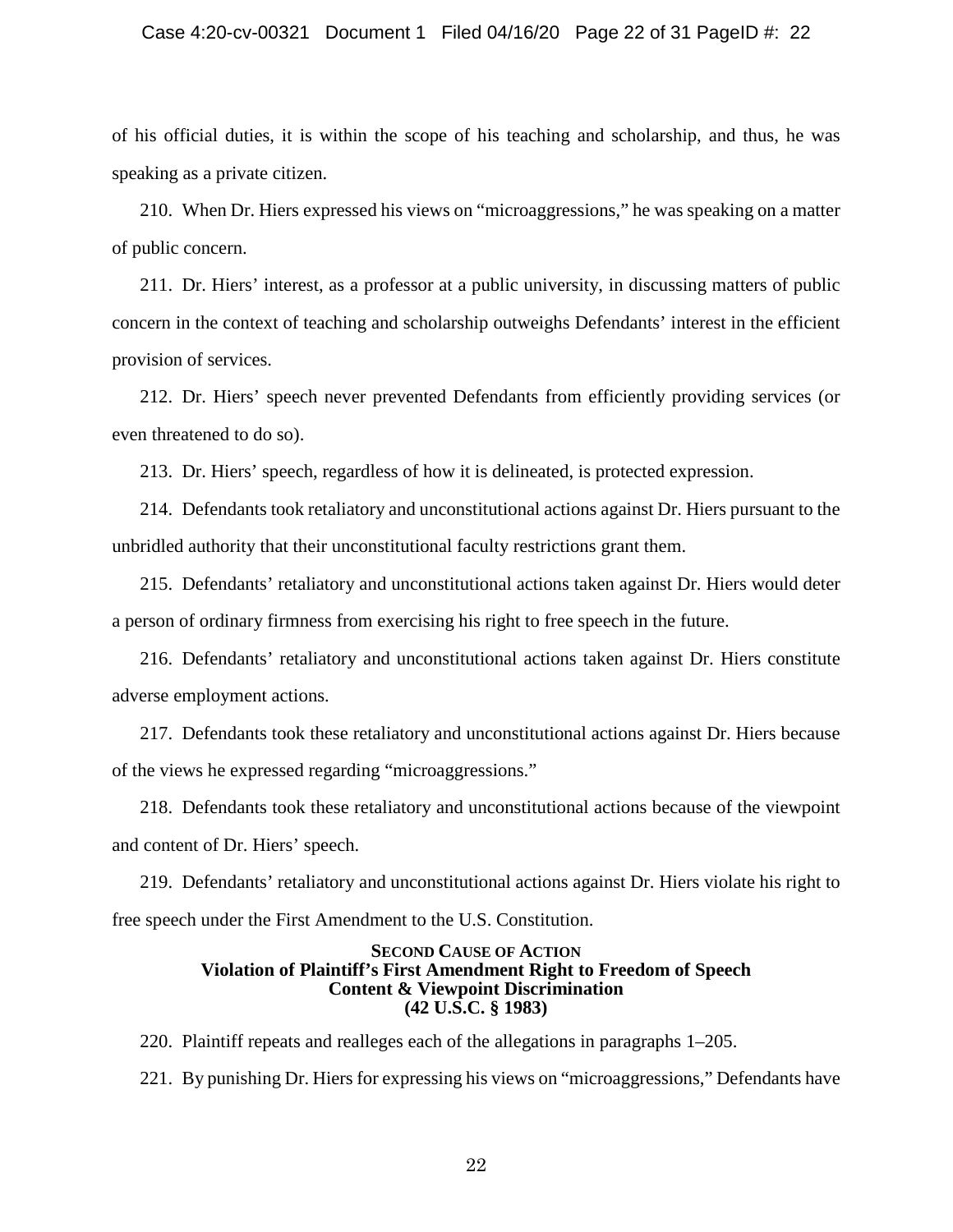engaged in content and viewpoint discrimination in violation of the First Amendment.

222. Defendants evaluated the content and viewpoint of Dr. Hiers' speech to determine whether they would take any adverse employment actions against him based on his speech regarding "microaggressions."

223. Defendants considered the content and viewpoint of Dr. Hiers' expression when they decided to repudiate his teaching contract.

224. Defendants retain unbridled discretion to discriminate based on content or viewpoint.

225. Defendants exercised this unbridled discretion when they repudiated Dr. Hiers' contract and fired him because he expressed his views regarding "microaggressions."

226. The First Amendment protects Dr. Hiers' expression regarding "microaggressions."

227. Defendants took adverse employment actions against Dr. Hiers pursuant to the unbridled authority granted that their unconstitutional faculty restrictions grant them.

228. Defendants have punished Dr. Hiers for engaging in expression the First Amendment protects and have engaged in impermissible viewpoint- and content-based discrimination.

229. Defendants' retaliatory and unconstitutional actions against Dr. Hiers violate his right to free speech under the First Amendment to the U.S. Constitution.

#### **THIRD CAUSE OF ACTION Violation of Plaintiff's First Amendment Right to Freedom of Speech Compelled Speech (42 U.S.C. § 1983)**

230. Plaintiff repeats and realleges each of the allegations in paragraphs 1–205.

231. By punishing and threatening to punish Dr. Hiers for refusing to recant his views on "microaggressions," Defendants have attempted and are attempting to compel Dr. Hiers' speech in violation of his rights under the First Amendment.

232. Defendant Schmidt stated that one of the reasons he repudiated Dr. Hiers' contract was because Dr. Hiers did not express "honest regret," because he did not attend remedial diversity training, and because he did not apologize for his views on "microaggressions."

233. Defendant Schmidt made these determinations pursuant to the unbridled authority that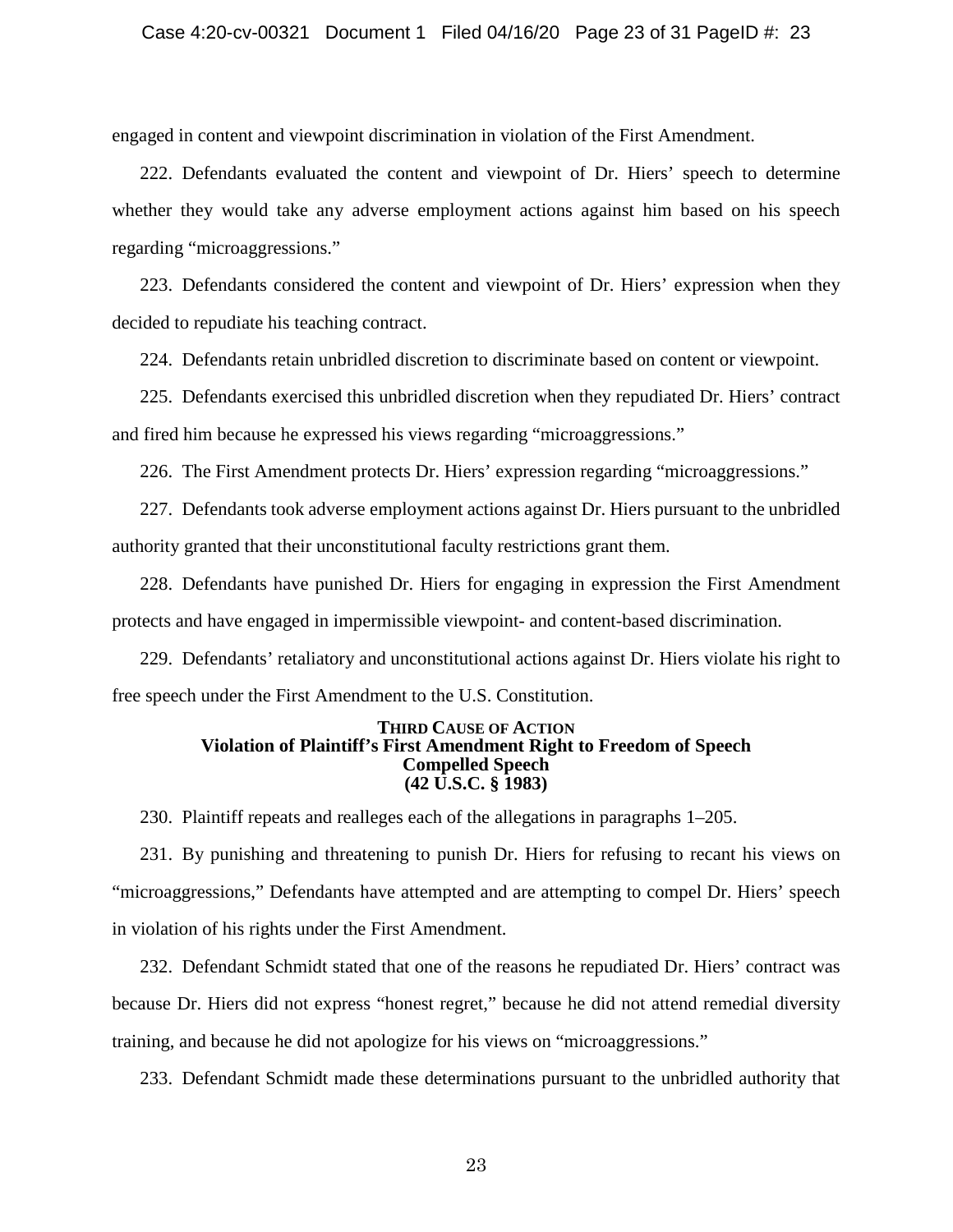Defendants' unconstitutional faculty restrictions grants him.

234. Defendant Schmidt also made this determination based on the authority granted to him by other Defendants and in consultation with other Defendants.

235. Defendants have attempted and are attempting to compel Dr. Hiers to communicate messages about "microaggressions" that he does not hold and that he does not wish to communicate.

236. Dr. Hiers' expression is protected under the First Amendment.

237. Defendants' policies and their enforcement of those policies violate Dr. Hiers' right to free speech under the First Amendment to the U.S. Constitution.

### **FOURTH CAUSE OF ACTION Violation of Plaintiff's First Amendment Right to Freedom of Speech Overbreadth (42 U.S.C. § 1983)**

238. Plaintiff repeats and realleges each of the allegations in paragraphs 1–205.

239. Defendants' *Misconduct Policy* and their enforcement of that policy is overbroad because it restricts a significant amount of constitutionally protected speech.

240. Specifically, Defendants' definition of "misconduct" reaches a substantial amount of constitutionally protected speech.

241. By defining "misconduct" non-exhaustively and with terms like "behavior that significantly impairs the function of teaching, research and creative activity, or service," "[a]ction(s) that impair or prevent other members of the university community from fulfilling their responsibilities or that create a clear and present danger to members of the university community," and "activity adversely affects the mission or reputation of the university," Ex. 2 at 1–2, the University can punish virtually any protected expression as "misconduct."

242. The overbreadth of this *Misconduct Policy* chills Dr. Hiers' speech.

243. To the extent that Defendants classified Dr. Hiers' expression on "microaggressions" as "misconduct," Defendants have unconstitutionally discriminated against Dr. Hiers for engaging in protected expression and restricted his expression.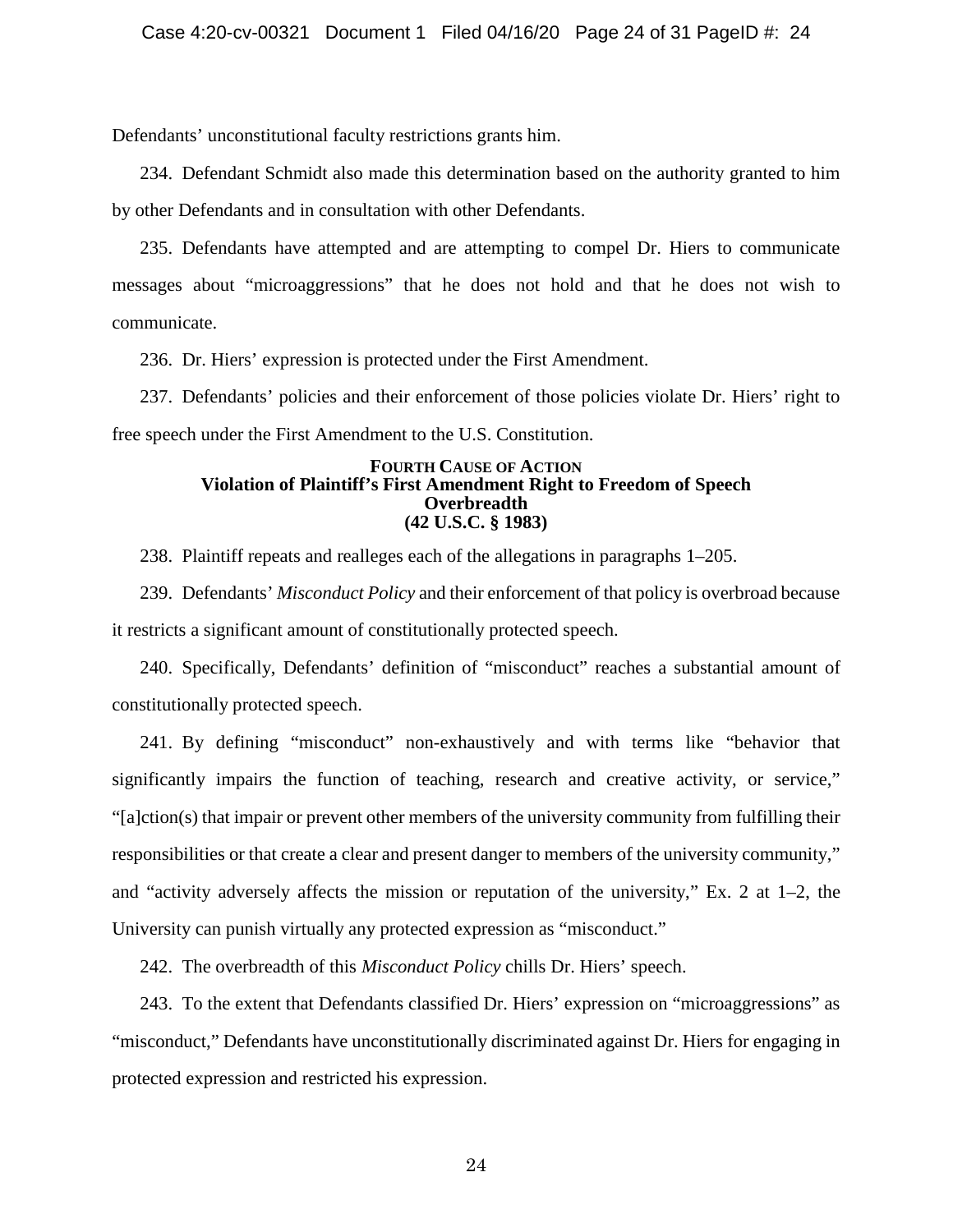244. Defendants' *Misconduct Policy* and their enforcement of this policy is therefore unconstitutionally overbroad as-applied and violates Dr. Hiers' right to free speech under the First Amendment of the U.S. Constitution.

### **FIFTH CAUSE OF ACTION Violation of Plaintiff's Right to be Free from Unconstitutional Conditions (42 U.S.C. § 1983)**

245. Plaintiff repeats and realleges each of the allegations in paragraphs 1–205.

246. By conditioning Dr. Hiers' employment at the University on his willingness to surrender his constitutional rights, Defendants have imposed and are imposing an unconstitutional condition on him in violation of his First Amendment rights.

247. Defendants' retaliatory and unconstitutional actions against Dr. Hiers were made pursuant to the unbridled authority that their unconstitutional faculty restrictions grant them.

248. Their actions impose an unconstitutional condition upon faculty members' right to free speech and their receipt of state benefits (*e.g.*, avoiding disciplinary actions up to and including termination).

249. Defendants required Dr. Hiers to surrender his constitutionally protected rights to freedom of speech, due process, and equal protection to avoid disciplinary actions.

250. Defendants' retaliatory and unconstitutional actions against Dr. Hiers violate his right to be free from unconstitutional conditions.

### **SIXTH CAUSE OF ACTION Violation of Plaintiff's Fourteenth Amendment Right to Due Process of Law (42 U.S.C. § 1983)**

251. Plaintiff repeats and realleges each of the allegations in paragraphs 1–205.

252. By punishing Dr. Hiers under vague and overbroad standards through the retaliatory actions mentioned above, including terminating his contract, Defendants have violated and are violating Dr. Hiers' right to due process of law under the Fourteenth Amendment.

253. Dr. Hiers' speech regarding "microaggressions" is protected by the First Amendment.

254. By taking adverse employment actions against Dr. Hiers, Defendants have punished him for engaging in protected speech.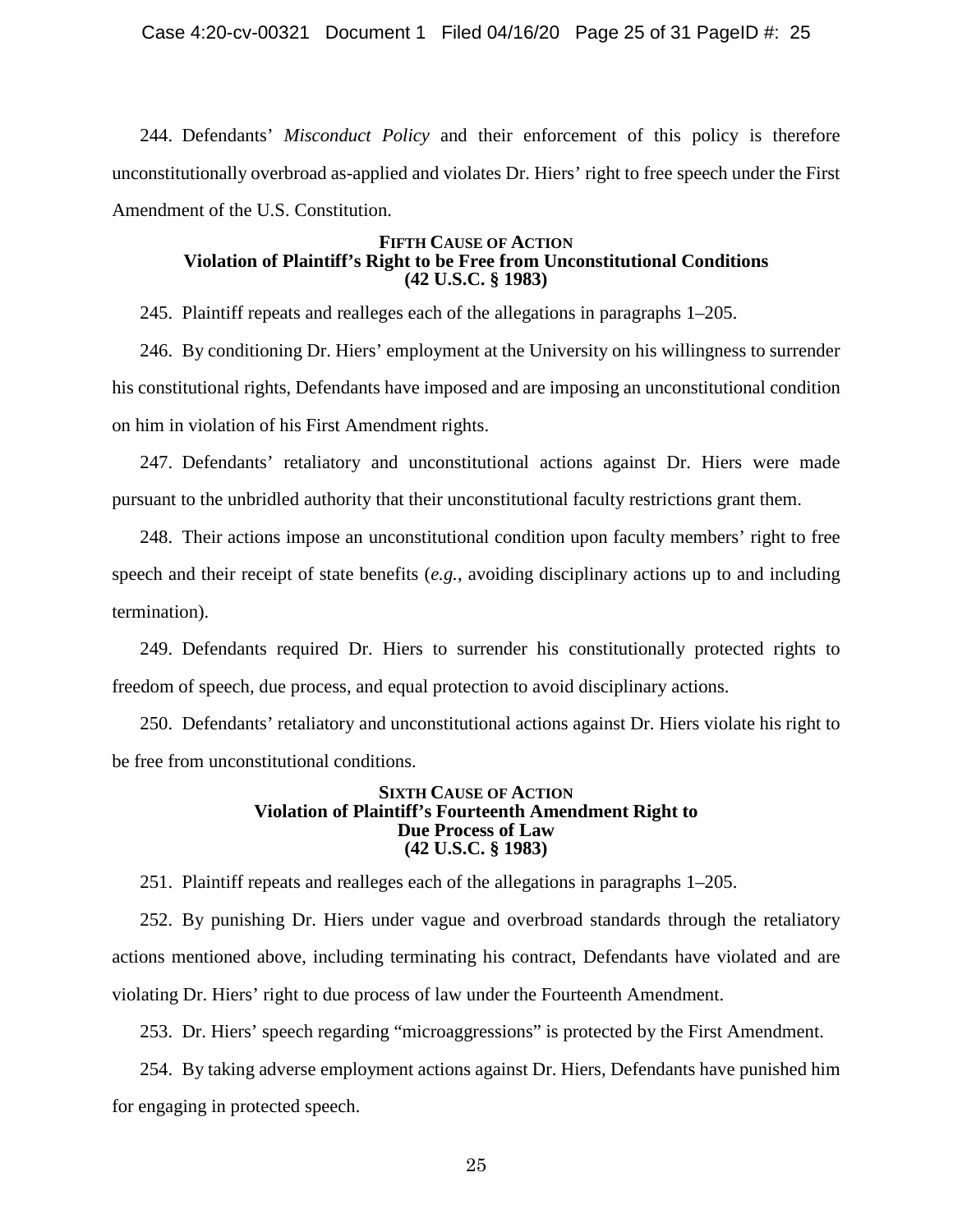## Case 4:20-cv-00321 Document 1 Filed 04/16/20 Page 26 of 31 PageID #: 26

255. Again, the *Misconduct Policy* defines "misconduct" non-exhaustively and with subjective and unclear terms. *See* supra ¶¶ 64–69.

256. Defendants' *Misconduct Policy* and enforcement of it against Dr. Hiers are unconstitutionally vague because (i) they grant University officials unbridled discretion in deciding what viewpoints regarding "microaggressions" (and other topics) may be expressed without risking one's job, (ii) they rely on assessments that are inherently subjective and elude any precise or objective measurement that would be consistent from one official or professor to another, (iii) they are incapable of providing meaningful guidance to Defendants or other University officials, and (iv) they force professors to guess whether expression that the First Amendment protects is in fact allowed on campus.

257. Defendants' adverse employment actions against Dr. Hiers punished him for engaging in constitutionally protected expression in violation of Dr. Hiers' right to due process of law under the Fourteenth Amendment.

258. The lack of objective criteria, factors, or standards to define "misconduct" renders the *Misconduct Policy* unconstitutionally vague as-applied and a violation of Dr. Hiers' right to due process of law under the Fourteenth Amendment.

#### **SEVENTH CAUSE OF ACTION Violation of Plaintiff's Fourteenth Amendment Right to Procedural Due Process of Law (42 U.S.C. § 1983)**

259. Plaintiff repeats and realleges each of the allegations in paragraphs 1–205.

260. As a professor at the University, Dr. Hiers had a property interest in his continued employment for the term of his contract, including the contract he entered in when he accepted two spring 2020 classes on November 19 and the additional class on November 26.

261. Procedural due process requires, before a public-university professor like Dr. Hiers can be terminated, that he be given notice and an opportunity for a hearing before an impartial tribunal.

262. The University's *Misconduct Policy* also requires the University to abide by certain procedures, such as notice and a hearing, before it can fire Dr. Hiers.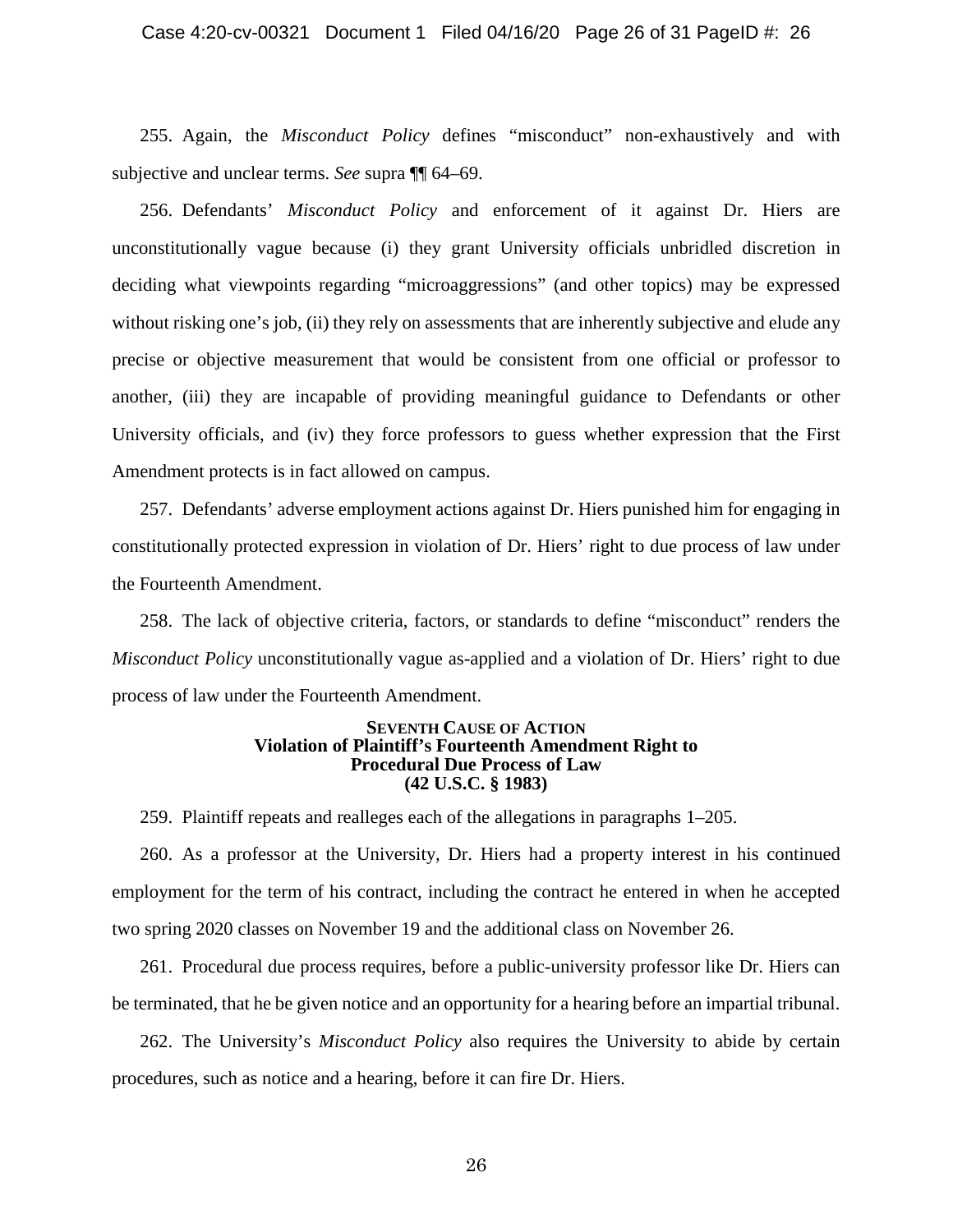263. By failing to give Dr. Hiers notice or an opportunity to respond in advance of firing him, and by failing to follow the procedures in the University's *Misconduct Policy*, Defendants have denied Dr. Hiers adequate procedural due process in violation of the Fourteenth Amendment to the U.S. Constitution.

## **EIGHTH CAUSE OF ACTION Violation of Plaintiff's Fourteenth Amendment Right to Equal Protection of the Law (42 U.S.C. § 1983)**

264. Plaintiff repeats and realleges each of the allegations in paragraphs 1–205.

265. By punishing Dr. Hiers for expressing his views on "microaggressions," but not punishing professors who express opposite views on those same subjects, Defendants have violated and are violating Dr. Hiers' right to equal protection under the Fourteenth Amendment.

266. Dr. Hiers is similarly situated to other professors in the mathematics department, the College of Science, the University, and the University System.

267. Defendants take no adverse employment actions against professors or other members of the University who support "microaggressions," but they take adverse employment action against professors, like Dr. Hiers, who question that paradigm.

268. Defendants took this action pursuant to the unbridled authority that their unconstitutional faculty restrictions grant them.

269. Since Defendants have retaliated against Dr. Hiers because of his protected expression, have placed unconstitutional conditions on his employment, and have violated his right to due process of law, discriminatory intent is presumed.

270. Defendants' retaliatory and unconstitutional actions against Dr. Hiers burden Dr. Hiers' fundamental rights and have no rational basis.

271. Defendants' retaliatory and unconstitutional actions against Dr. Hiers are underinclusive, prohibiting some expression while leaving other expression equally harmful to the University's asserted interests unprohibited.

272. Defendants took adverse employment actions against Dr. Hiers in a discriminatory and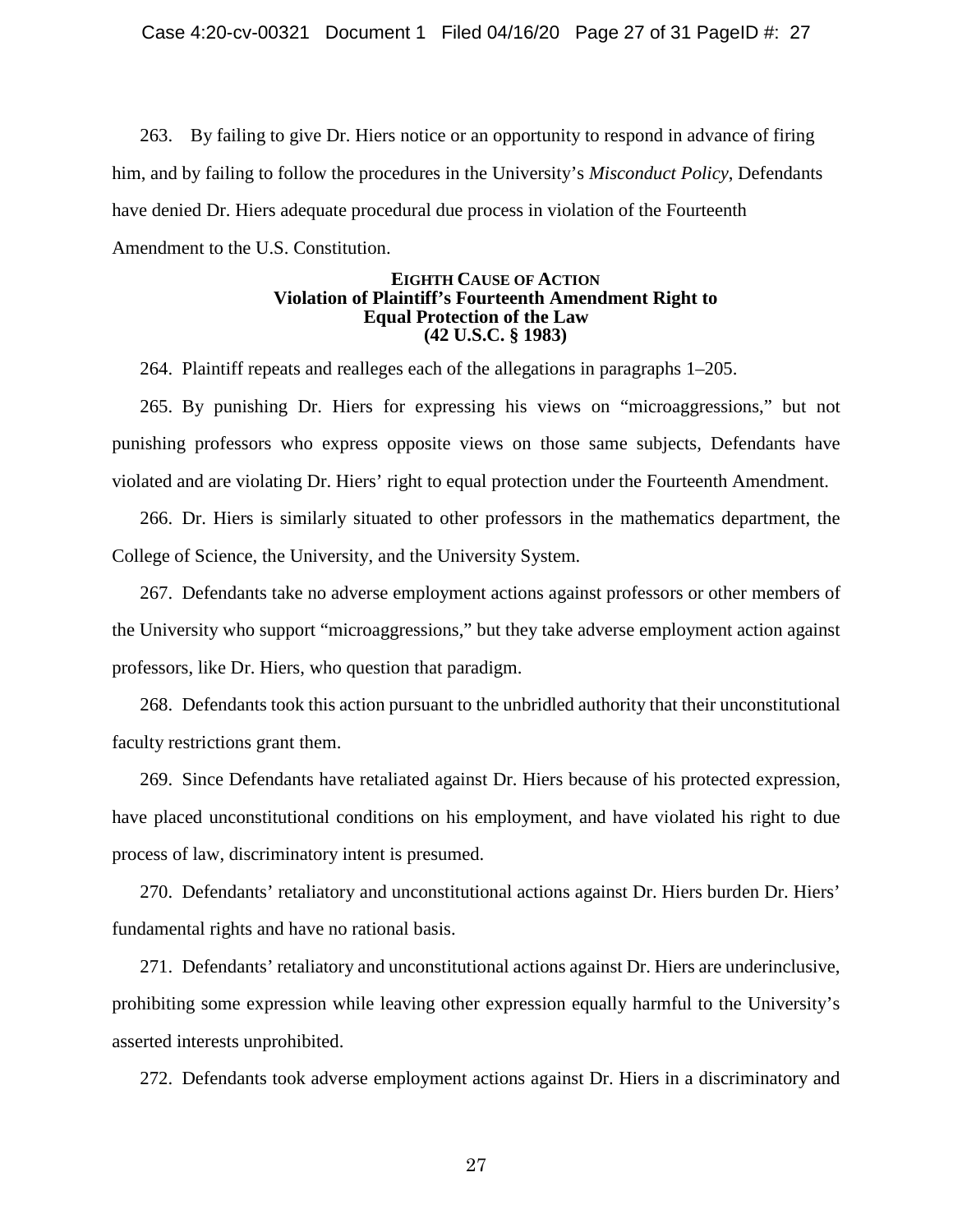unequal manner, granting other professors the right to express their views on issues related to "microaggressions" while denying that right to Dr. Hiers, in direct violation of Dr. Hiers' equal protection rights.

## **NINTH CAUSE OF ACTION Breach of Contract**

273. Plaintiff repeats and realleges each of the allegations in paragraphs 1–205.

274. Defendants have breached their contract with Dr. Hiers for at least two reasons: (1) they refused to honor the written agreement between Defendants and Dr. Hiers for Dr. Hiers to teach in the spring 2020 semester, and (2) they disciplined Dr. Hiers without notice and without any of the procedural protections he was guaranteed under the University's *Misconduct Policy*.

275. First, under Texas law, Defendant Cherry's written offers for Dr. Hiers to teach Linear Algebra and Probability Models in the Spring 2020 semester and Dr. Hiers' written acceptances formed an enforceable contract between the University and Dr. Hiers.

276. By firing Dr. Hiers, the University has refused to honor that contract.

277. Defendants have no legal excuse for breaching this contract.

278. Second, under Texas law, the University's *Misconduct Policy* is an enforceable contract between the University and Dr. Hiers.

279. As an Adjunct Professor, Dr. Hiers was entitled to procedural protections in the University's *Misconduct Policy*, particularly the requirements that he be given specific notice of his alleged misconduct and that he be allowed to respond to the allegations against him.

280. By firing Dr. Hiers with no notice and repudiating Dr. Hiers' contract to teach in the spring of 2020, the University punished him for alleged misconduct. But the University did not follow the procedures laid out in the *Misconduct Policy*.

281. By subjecting Dr. Hiers to disciplinary action without following those procedures, Defendants breached their own policies and thus denied Dr. Hiers the protections he was promised when he became a professor at the University.

282. Defendants have no legal excuse for breaching the policies and the contract they represent.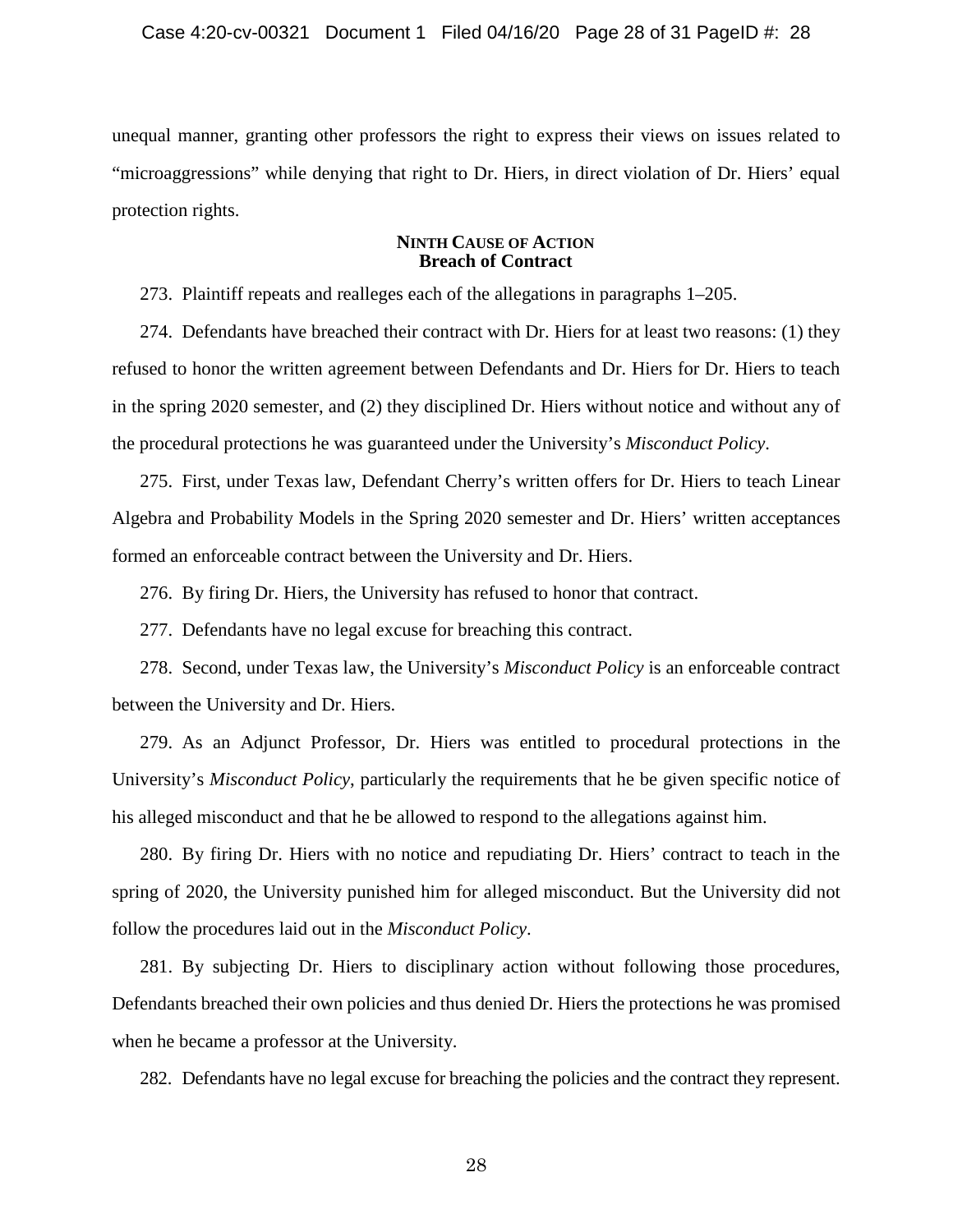283. Plaintiff is entitled to recover reasonable attorney fees because this is a claim on a written contract within the meaning of TEX. CIV. PRAC. & REM. CODE § 38.001. As a result of Defendants' breach of the agreement, Plaintiff has been required to retain the services of the undersigned counsel to prosecute this action and is suing for the reasonable and necessary fees and costs it incurs to pursue this present action. All conditions precedent to recovery of the requested attorneys' fees have been fulfilled.

### **PRAYER FOR RELIEF**

Dr. Hiers respectfully requests that this Court enter judgment against Defendants and provide Dr. Hiers with the following relief:

- A. A declaratory judgment that Defendants violated the First and Fourteenth Amendments, and breached their contracts with Dr. Hiers because he engaged in protected speech;
- B. A preliminary and permanent injunction ordering Defendants sued in their official capacities, their agents, officials, servants, employees, and any other persons acting on their behalf:
	- 1. To restore Dr. Hiers to his position as a faculty member in the University's mathematics department;
	- 2. To honor Dr. Hiers' contracts as a faculty member of the University's mathematics department; and
	- 3. To purge any and every reference to this entire incident, including the University's retaliatory actions, from Dr. Hiers' personnel file;
- C. A preliminary and permanent injunction prohibiting Defendants sued in their official capacities, their agents, officials, servants, employees, and any other persons acting on their behalf from enforcing the challenged provisions of their *Misconduct Policy*;
- D. Nominal, compensatory, and punitive damages for the violation of Dr. Hiers' First and Fourteenth Amendment and contractual rights, including lost wages;
- E. Dr. Hiers' reasonable attorneys' fees, costs, and other costs and disbursements in this action under 42 U.S.C. § 1988 and §38.001 et.seq. of the TEX.PRAC.& REM.CODE; and
- F. All other further relief to which Dr. Hiers may be entitled.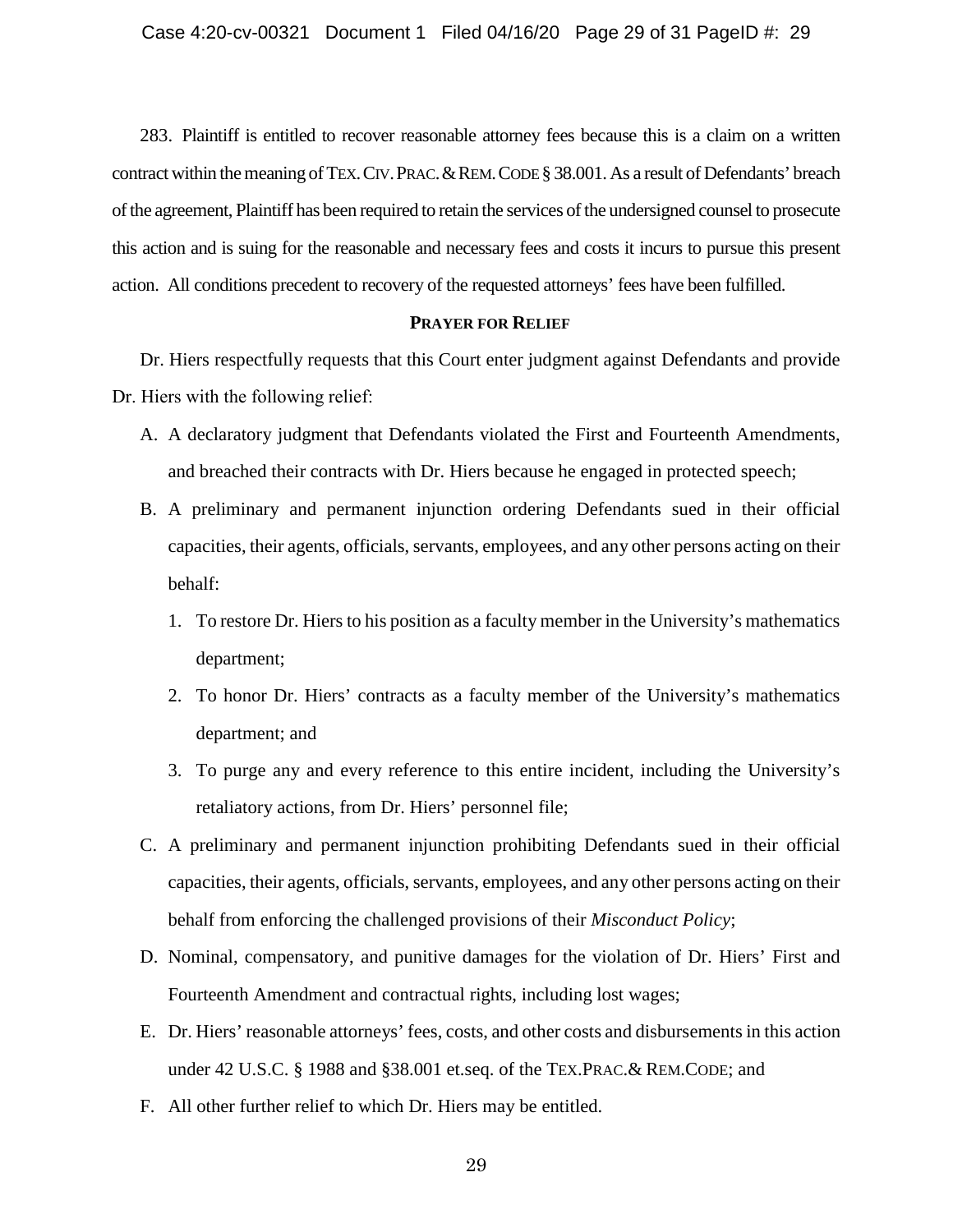Respectfully submitted on the 15th day of April, 2020,

*/s/ Thomas S. Brandon, Jr.* Thomas S. Brandon, Jr. Texas Bar No. 02881400 WHITAKER CHALK SWINDLE & SCHWARTZ, PLLC 301 Commerce Street, Suite 3500 Fort Worth, TX 76102 Telephone: (817) 878-0532 Facsimile: (817) 878-0501 tbrandon@whitakerchalk.com

David A. Cortman Georgia Bar No. 188810 ALLIANCE DEFENDING FREEDOM 1000 Hurricane Shoals Road NE Suite D-1100 Lawrenceville, GA 30043 Telephone: (770) 339-0774 Facsimile: (770) 339-6744 dcortman@ADFlegal.org

Michael R. Ross\* *Lead Counsel* Tennessee Bar No. 035304 Tyson C. Langhofer\* Kansas Bar No. 19241 ALLIANCE DEFENDING FREEDOM 20116 Ashbrook Place, Suite 250 Ashburn, VA 20147 Telephone: (316) 265-8800 Facsimile: (316) 265-1349 tlanghofer@ADFlegal.org mross@ADFlegal.org

*Attorneys for Plaintiff Nathaniel Hiers \*Pro hac vice applications forthcoming.*

# **DEMAND FOR TRIAL BY JURY**

Plaintiff demands a jury by trial for all issues so triable.

*/s/ Thomas S. Brandon, Jr.*

THOMAS S. BRANDON, JR. *Attorney for Plaintiff*

# **DECLARATION UNDER PENALTY OF PERJURY**

I, NATHANIEL HIERS, a citizen of the United States and a resident of the State of Texas, declare

under penalty of perjury under 28 U.S.C. § 1746 that the above is true and correct to the best of

my knowledge.

Executed this \_\_\_\_\_\_\_ day of April, 2020, at \_\_\_\_\_\_\_\_\_\_\_\_, Texas.

*/s/ see attached signature page* NATHANIEL HIERS